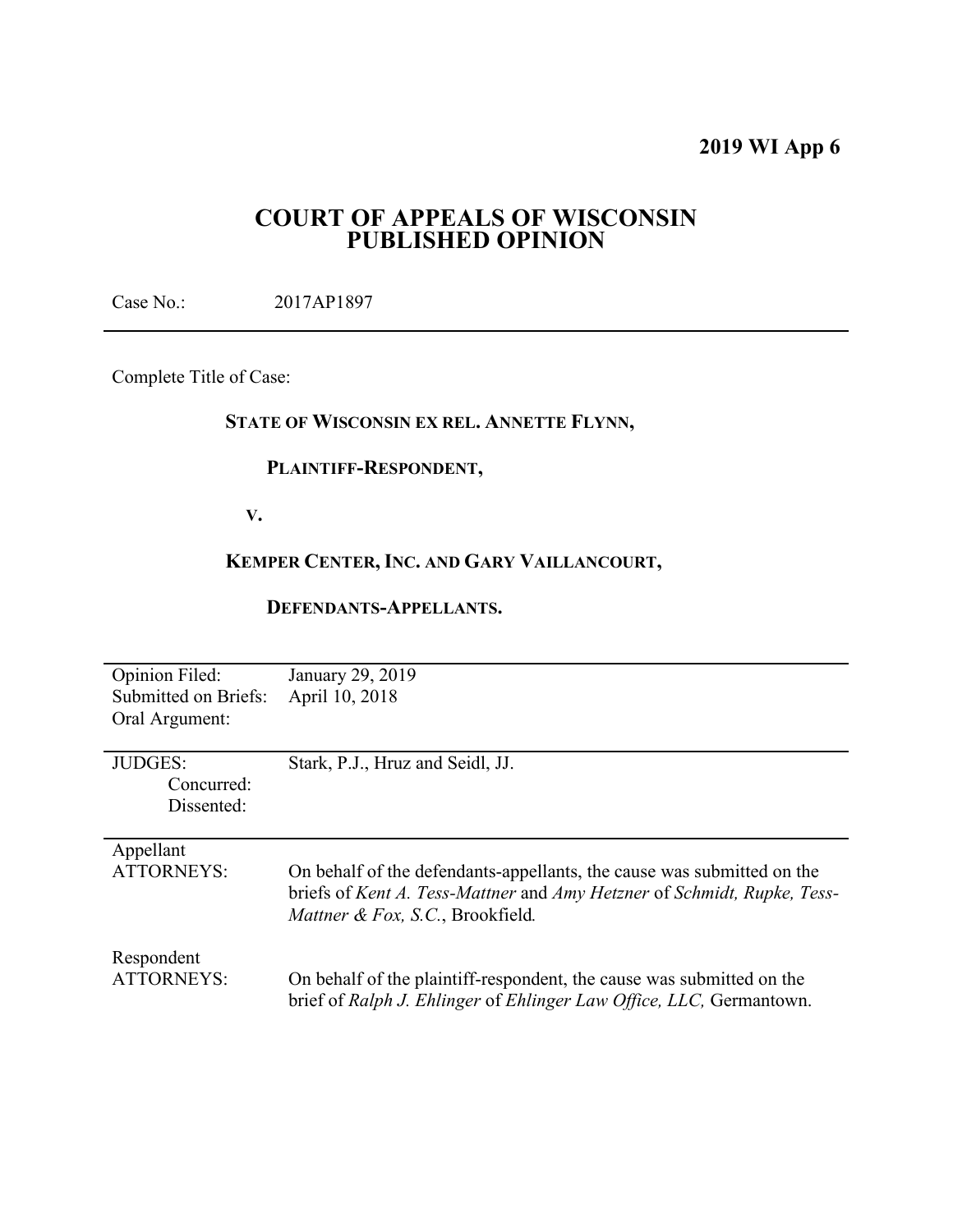# **2019 WI App 6**

# **COURT OF APPEALS DECISION DATED AND FILED**

#### **January 29, 2019**

**Sheila T. Reiff Clerk of Court of Appeals** 

#### **NOTICE**

 **This opinion is subject to further editing. If published, the official version will appear in the bound volume of the Official Reports.** 

**A party may file with the Supreme Court a petition to review an adverse decision by the Court of Appeals.** *See* **WIS. STAT. § 808.10 and RULE 809.62.** 

# **Appeal No. 2017AP1897 Cir. Ct. No. 2017CF141**

# **STATE OF WISCONSIN IN COURT OF APPEALS**

#### **STATE OF WISCONSIN EX REL. ANNETTE FLYNN,**

#### **PLAINTIFF-RESPONDENT,**

 **V.** 

**KEMPER CENTER, INC. AND GARY VAILLANCOURT,** 

 **DEFENDANTS-APPELLANTS.** 

 APPEAL from a judgment of the circuit court for Kenosha County: CHAD G. KERKMAN, Judge. *Reversed and cause remanded with directions*.

Before Stark, P.J., Hruz and Seidl, JJ.

¶1 HRUZ, J. Kemper Center, Inc. and Gary Vaillancourt appeal a grant of summary judgment to Annette Flynn, proceeding on behalf of the State of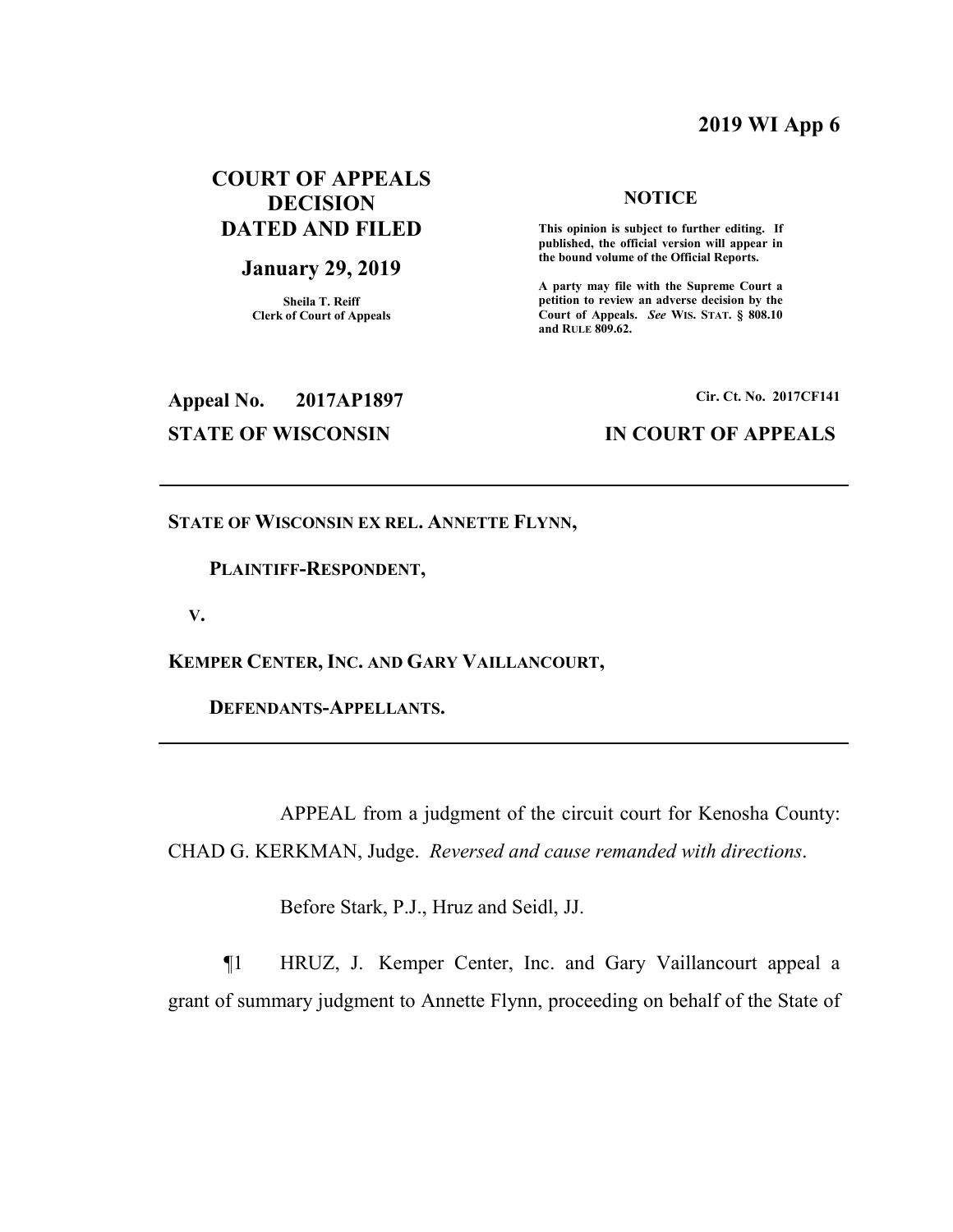Wisconsin, in Flynn's action to enforce Wisconsin's Public Records Law, WIS. STAT.  $\S$ § 19.31-.39 (2015-16).<sup>1</sup> The sole issue in this case is whether Kemper Center, Inc. is a "quasi-governmental corporation" and therefore an "authority" having custody of a record within the meaning of § 19.32(1). Based upon the undisputed facts, we conclude as a matter of law that Kemper Center, Inc. is not a quasi-governmental corporation subject to the Public Records Law. Accordingly, we reverse the circuit court's grant of summary judgment and remand with directions to dismiss the complaint.

# **BACKGROUND**

 ¶2 Kemper Center, Inc. was incorporated on July 2, 1975, as a Wisconsin nonstock corporation. The corporation was formed by alumnae of Kemper Hall, a private all-girls boarding school in Kenosha that had closed. According to Kemper Center, Inc.'s articles of incorporation, its stated purpose was to raise funds to allow the City of Kenosha or Kenosha County to purchase and maintain the former Kemper Hall property. By facilitating the property's preservation, Kemper Center, Inc. sought to encourage the property's "use as a park, recreational area, cultural center or other such use open to, and for the benefit and enjoyment of, the general public."<sup>2</sup>

Article 3. The purposes shall be:

 $\overline{a}$ 

(continued)

<sup>&</sup>lt;sup>1</sup> All references to the Wisconsin Statutes are to the 2015-16 version unless otherwise noted.

<sup>&</sup>lt;sup>2</sup> The specific language used in Kemper Center, Inc.'s articles of incorporation was as follows: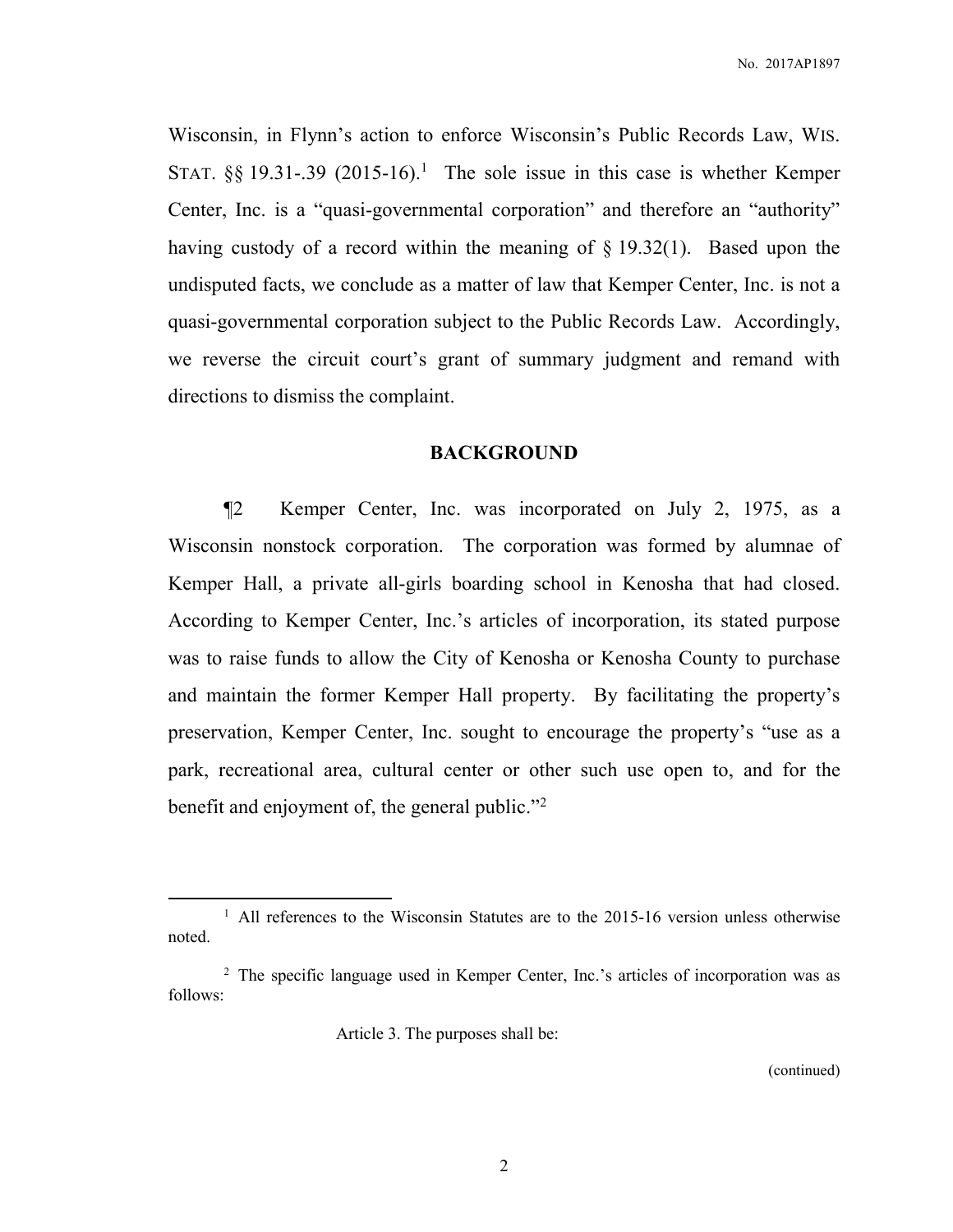¶3 A proposal for the City of Kenosha to purchase Kemper Hall was defeated at referendum. Kemper Center, Inc. fared better with Kenosha County, which purchased Kemper Hall in 1977. No County funds were used for the purchase. Instead, the \$225,000 purchase price was paid with \$117,789 in funds raised by Kemper Center, Inc. The remainder of the purchase price came from two grants to the County. The Kemper Hall property was conveyed directly to the County by the religious corporation that had owned and operated the school. To induce the County to purchase Kemper Hall, a nearby landowner, Janet Anderson, also agreed to donate her home and adjoining five acres to the County. The property currently consists of over seventeen acres and contains a number of valuable, historic buildings, including the Anderson Arts Center. We will hereafter refer to the entire physical park premises as Kemper Park.

<u>.</u>

- A. Purchase by said City or County of real estate abutting Lake Michigan [known as Kemper Hall],
- B. Maintenance of said Kemper property and any additions thereto, should the same be purchased by said City or County;

It is the purpose of this corporation to relieve said City or County of a portion of the cost of purchase and maintenance of said Kemper property and thus encourage its purchase, preservation and use as a park, recreational area, cultural center or other such use open to and for the benefit and enjoyment of the general public.

 2. To raise funds for and by other means to encourage and promote the development of a cultural center at and on said Kemper property and any additions thereto, said cultural center to be open to and for the benefit and enjoyment of the general public.

<sup>1.</sup> To raise funds and contribute the same to the City of Kenosha, Wisconsin, or County of Kenosha, Wisconsin, for the following: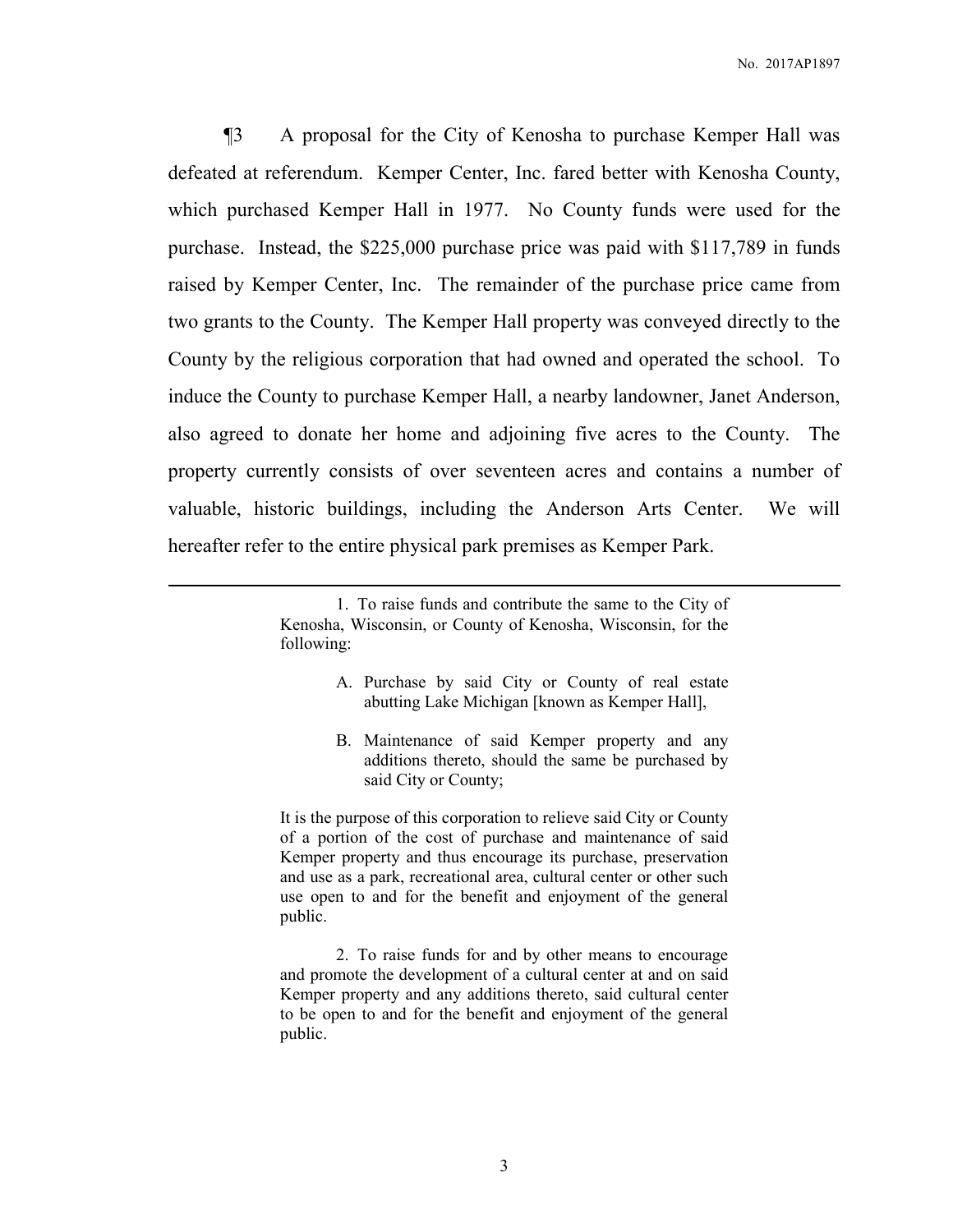¶4 On the same day the County acquired Kemper Park, it executed a lease agreement with Kemper Center, Inc.<sup>3</sup> The lease was for a term of twentyfive years to expire on August 24, 2002, with a review of the lease occurring every five years. In 1998, the County and Kemper Center, Inc. renewed the lease for an additional twenty-five years at the urging of Kemper Center, Inc.'s then-president, who advised the County he was having difficulty securing sponsor funds for a conference center without a long-term lease in place.

¶5 Under the lease, Kemper Center, Inc. is to pay the County one dollar annually in rent. In exchange, Kemper Center, Inc. has the right to use Kemper Park as a "special purpose area" dedicated to historic preservation, educational and cultural programs, and individual and group recreational activities. The lease permits Kemper Center, Inc. to retain all fees, rental income, and other revenues generated at Kemper Park, but it also makes Kemper Center, Inc. responsible for "operational and maintenance costs." Other relevant provisions of the lease will be discussed below.

¶6 In 1976, the Internal Revenue Service designated Kemper Center, Inc. a tax-exempt charitable and educational organization. Kemper Park was officially designated as a County park on November 3, 1977. The Kemper Hall building was added to the National Register of Historic Places in 1976 and to the Wisconsin Register of Historic Places in 1989. In March 1982, Kemper Center, Inc. and the Kenosha County Park Commission entered into a management

<sup>&</sup>lt;sup>3</sup> The lease was originally executed in 1977, and an addendum was added in 1981. It was then renewed in 1992. All lease provisions referenced in this opinion are from the 1992 version of the lease, which remains in effect at this time.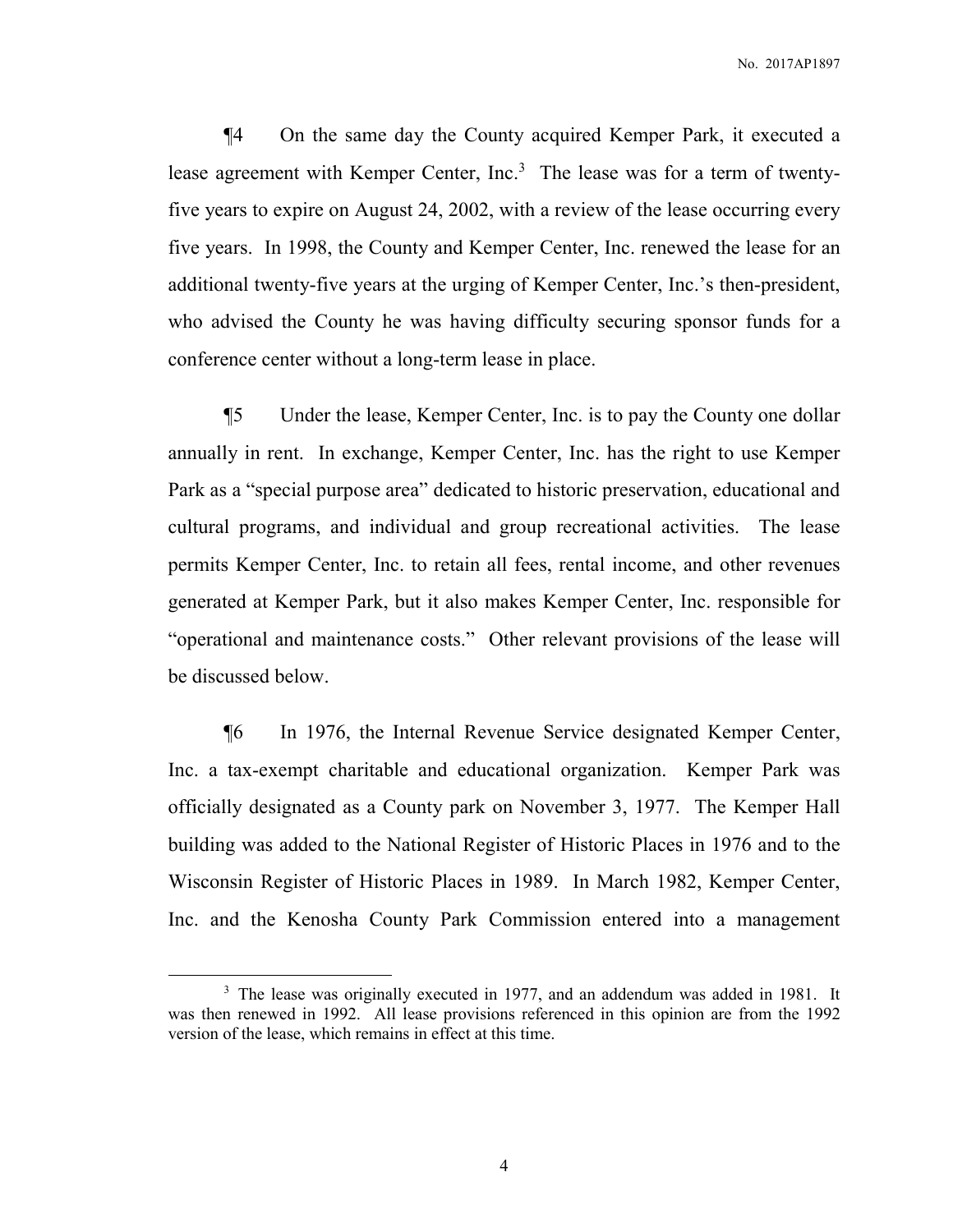agreement that provided Kemper Center, Inc. with monthly funding for the maintenance of Kemper Park, including expenses for employee salaries, utilities and office expenses. The management agreement was in effect between January and December 1982 and has not been renewed, although the County continues to make annual grants to Kemper Center, Inc. These grants have totaled nearly \$3 million since 1978.

¶7 In November 2016, Kenosha County resident Annette Flynn submitted to Kemper Center, Inc.'s president, Gary Vaillancourt, a request for disclosures under the Public Records Law. Flynn's request identified records in a substantial number of categories, including documents regarding Kemper Center, Inc.'s formation and tax-exempt status, employee work records, meeting minutes, records regarding certain events held at Kemper Park in 2016, and all documents pertaining to "the status of Victoria's Catering as [Kemper Center, Inc.'s] 'preferred caterer' or 'in-house preferred caterer."<sup>4</sup>

¶8 Kemper Center, Inc. denied Flynn's records request, asserting that it was not a "quasi-governmental corporation" subject to the Public Records Law. *See* WIS. STAT. § 19.32(1). Flynn then commenced the present action, alleging that Kemper Center, Inc. was subject to the Public Records Law, was the custodian of the records that she had requested, and had violated the law by refusing to furnish those records. Flynn requested declaratory and mandamus relief, as well as damages, costs and attorney fees.

<sup>&</sup>lt;sup>4</sup> Although the record is somewhat unclear and the requester's motive is irrelevant to our analysis, it appears Flynn owns a catering business serving Kenosha County.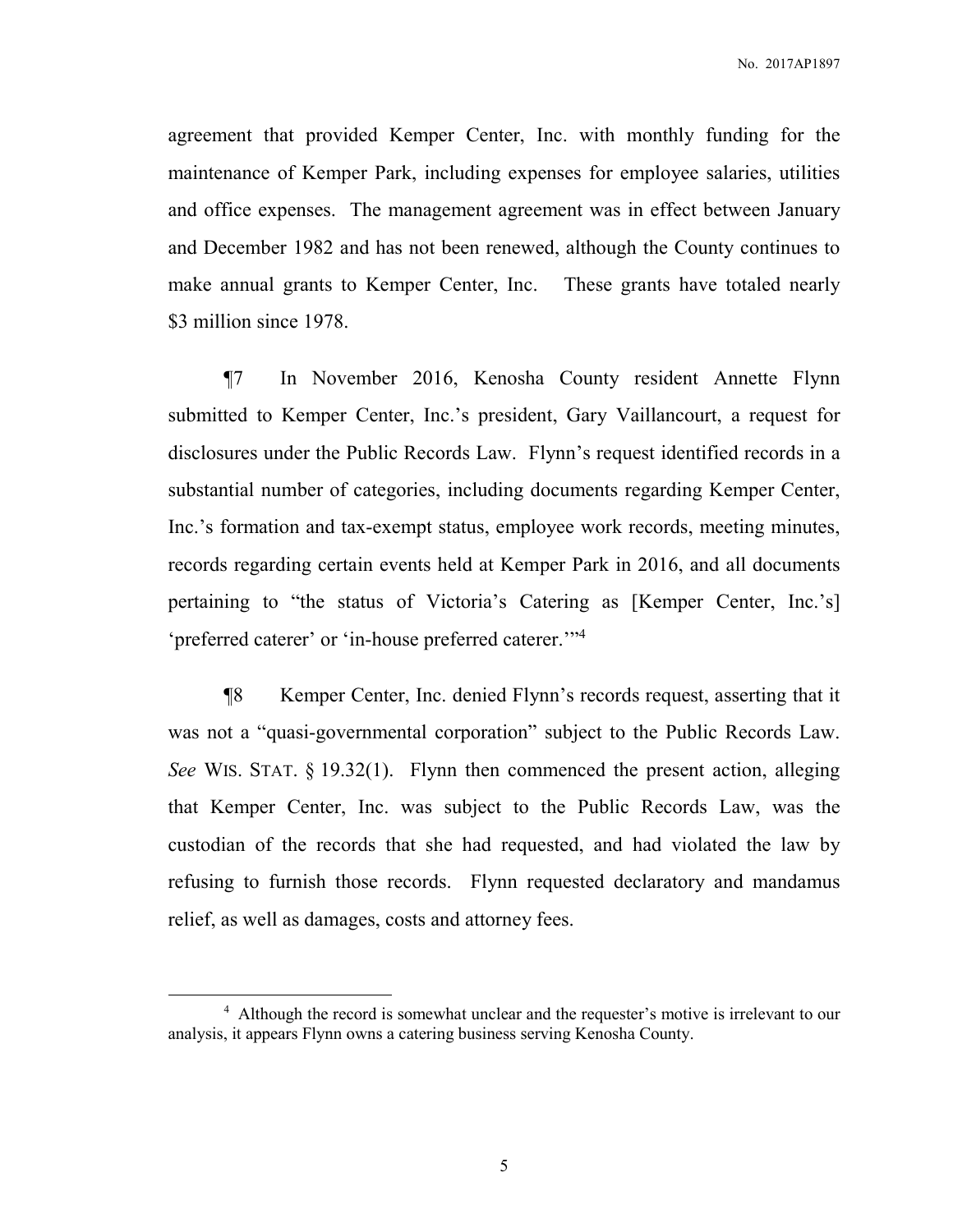¶9 The parties filed cross-motions for summary judgment and supporting affidavits. Following a hearing, the circuit court granted summary judgment for Flynn, concluding that there was no genuine issue of material fact and declaring Kemper Center, Inc. is a quasi-governmental corporation subject to the Public Records Law.<sup>5</sup> Kemper Center, Inc. now appeals. Additional relevant facts are included below.

## **DISCUSSION**

 ¶10 We review a grant of summary judgment de novo. *Tews v. NHI, LLC*, 2010 WI 137, ¶40, 330 Wis. 2d 389, 793 N.W.2d 860. The summary judgment methodology is well established. *Id.*, ¶41. We first examine the pleadings to determine whether claims have been stated. *Id.* If so, we examine the moving party's submissions to determine whether it has made a prima facie case for summary judgment. *Id.* If a prima facie case for summary judgment exists, we examine the opposing party's affidavits and other proof to determine whether summary judgment is appropriate. *Id.*

¶11 Summary judgment must be granted when there is no genuine dispute as to any material fact and the moving party is entitled to judgment as a matter of law. WIS. STAT. § 802.08(2). "The purpose of the summary judgment procedure is to avoid trials when there is nothing to try." *Tews*, 330 Wis. 2d 389, ¶42. In reviewing the parties' submissions, we draw all reasonable inferences in the light most favorable to the party against which summary judgment was

<sup>&</sup>lt;sup>5</sup> The parties stipulated, and the circuit court ordered, that the decision would be stayed pending appeal.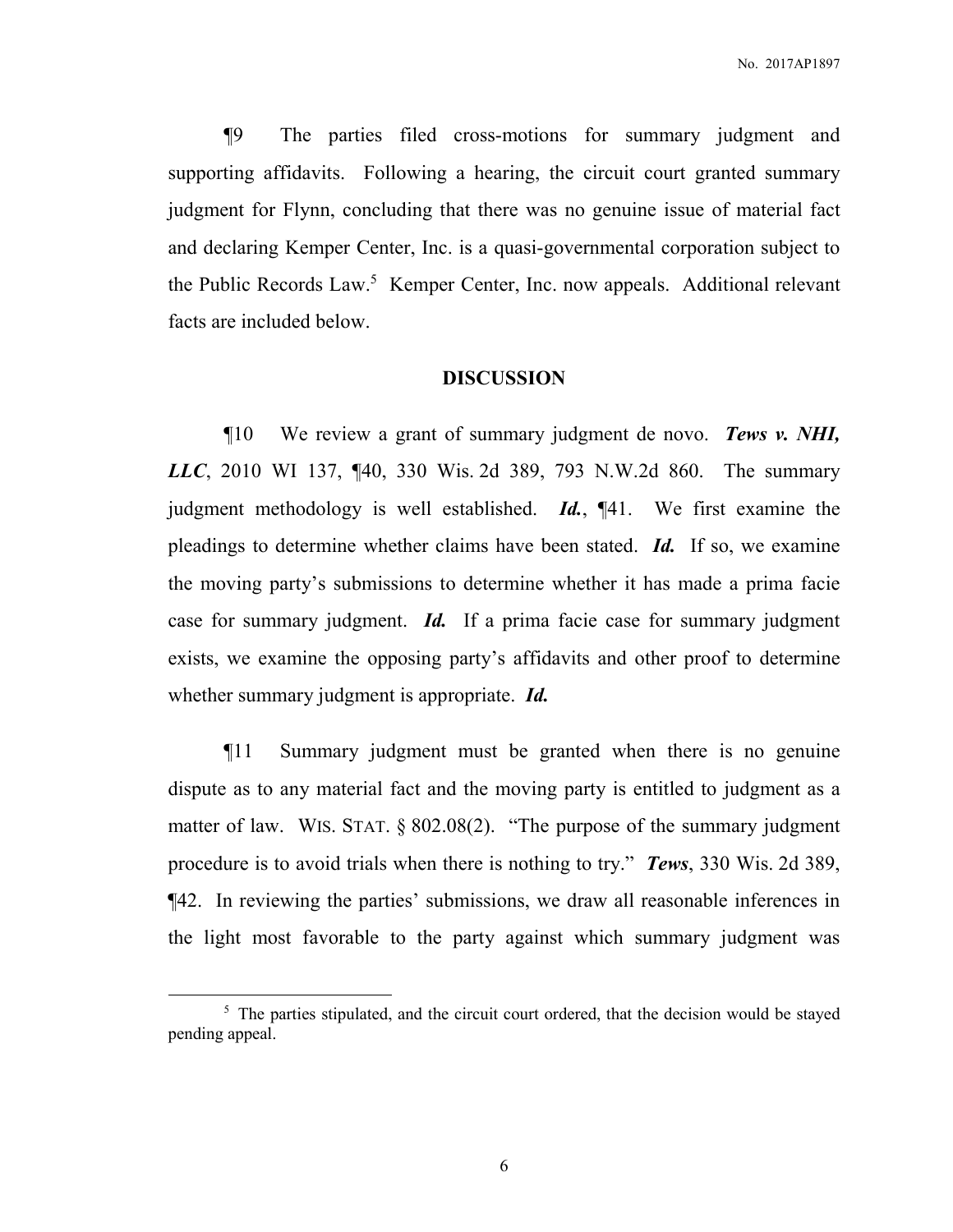granted. *See Pum v. Wisconsin Physicians Serv. Ins. Corp.*, 2007 WI App 10, ¶6, 298 Wis. 2d 497, 727 N.W.2d 346 (2006). Whether an inference is reasonable and whether more than one inference may be drawn are questions of law. *Id.*

¶12 The sole issue in this appeal is whether Kemper Center, Inc. is a "quasi-governmental corporation" within the meaning of the Public Records Law. The Public Records Law's purpose is to provide citizens with the "greatest possible information regarding the affairs of government and the official acts of those officers and employees who represent them." WIS. STAT. § 19.31. The law applies to "authorities" having custody of a record, which includes a "quasigovernmental corporation." WIS. STAT. § 19.32(1).

¶13 Determining whether Kemper Center, Inc. is a "quasi-governmental corporation," and therefore an "authority" under the Public Records Law, is a matter of statutory interpretation. *See Wisconsin Prof'l Police Ass'n v. Wisconsin Ctys. Ass'n*, 2014 WI App 106, ¶3, 357 Wis. 2d 687, 855 N.W.2d 715. Statutory interpretation is a question of law that we review de novo. *Id.* We give statutory language its common, ordinary and accepted meaning. *State ex rel. Kalal v. Circuit Court for Dane Cty.*, 2004 WI 58, ¶45, 271 Wis. 2d 633, 681 N.W.2d 110. If the meaning of a statute is plain, we ordinarily stop the inquiry. *Id.*

¶14 The term "quasi-governmental corporation" is not defined in the Public Records Law. However, in 2008, our supreme court "set[] forth the circumstances when an entity so resembles a governmental corporation, that it is treated as a quasi-governmental corporation for purposes of open meetings and public records laws." *State v. Beaver Dam Area Dev. Corp.*, 2008 WI 90, ¶7, 312 Wis. 2d 84, 752 N.W.2d 295. In short, the court determined that an entity is a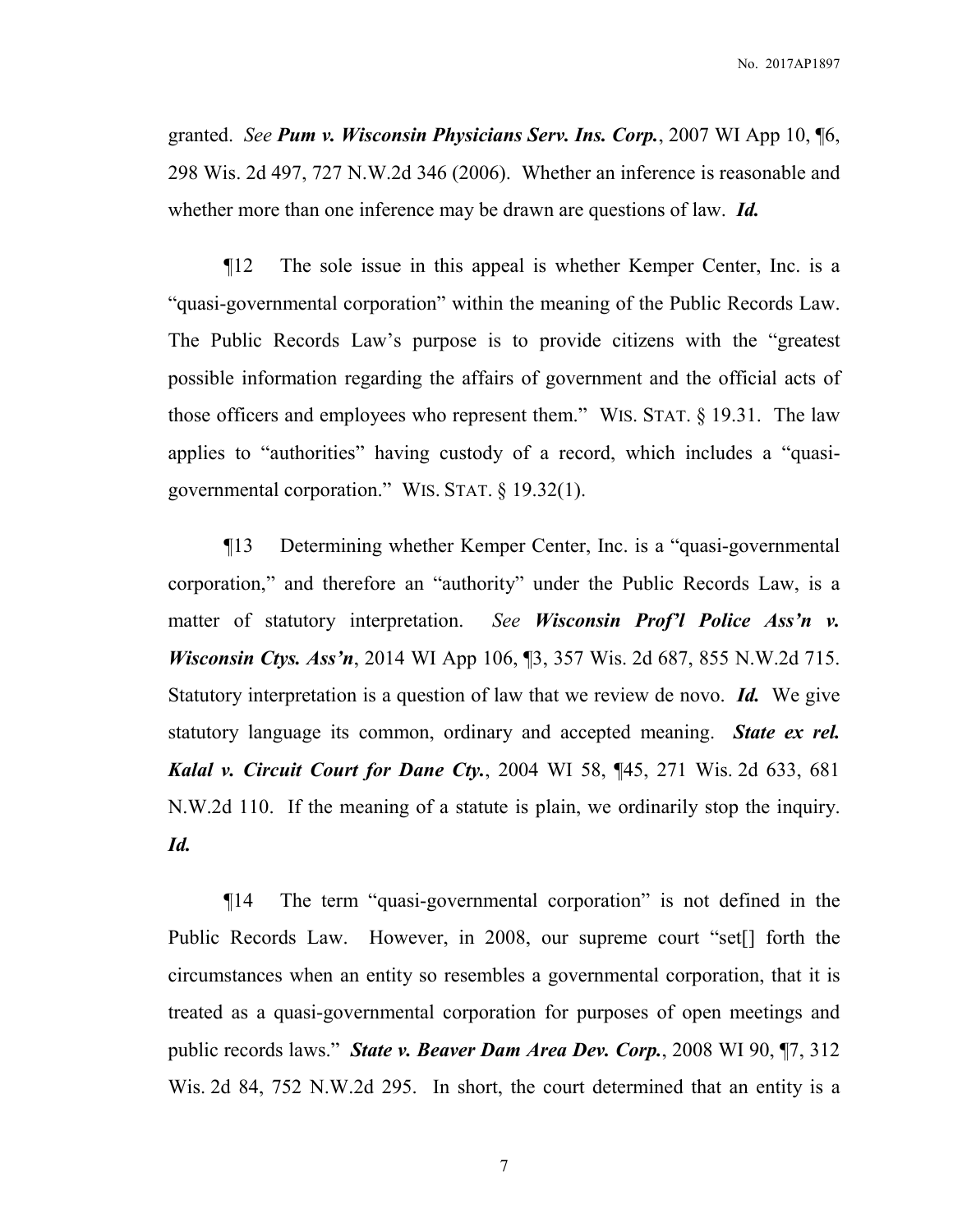quasi-governmental corporation "if, based on the totality of circumstances, it resembles a governmental corporation in function, effect, or status." *Id.*, ¶9.

¶15 Each case involving an alleged quasi-governmental corporation must be decided on the particular facts presented. *Id.*, ¶8. Accordingly, courts must consider a nonexhaustive list of factors (as set forth by the supreme court), with no single factor being outcome determinative. *Id.* The five factors that guided the court's conclusion that the economic development corporation at issue in *Beaver Dam* was a quasi-governmental corporation are: (1) whether the entity's funding comes from predominately public or private sources; (2) whether the entity serves a public function; (3) whether the entity appears to the public to be a government entity; (4) the degree to which the entity is subject to government control; and (5) the amount of access governmental bodies have to the entity's records. *Id.*, ¶62. We analyze these factors, as well as other factors we deem relevant, below.

## *A. Funding source*

 ¶16 A "primary consideration" under the *Beaver Dam* court's reasoning was that the economic development corporation was funded exclusively by public tax dollars or interest generated on those dollars. *Id.*, ¶10. The court deemed it a "significant factor" that the corporation had cooperative agreements with the City of Beaver Dam that required some combination of annual contributions to the corporation from the city and assignment of a large portion of the room tax the city collected. *Id.*, ¶64. The city also provided the corporation with office space, supplies and clerical support. *Id.* Thus, the court observed that, like a governmental corporation, the economic development corporation "receives the vast majority of its funds from taxes borne by the public and receives basic support from government sources." *Id.*, ¶65.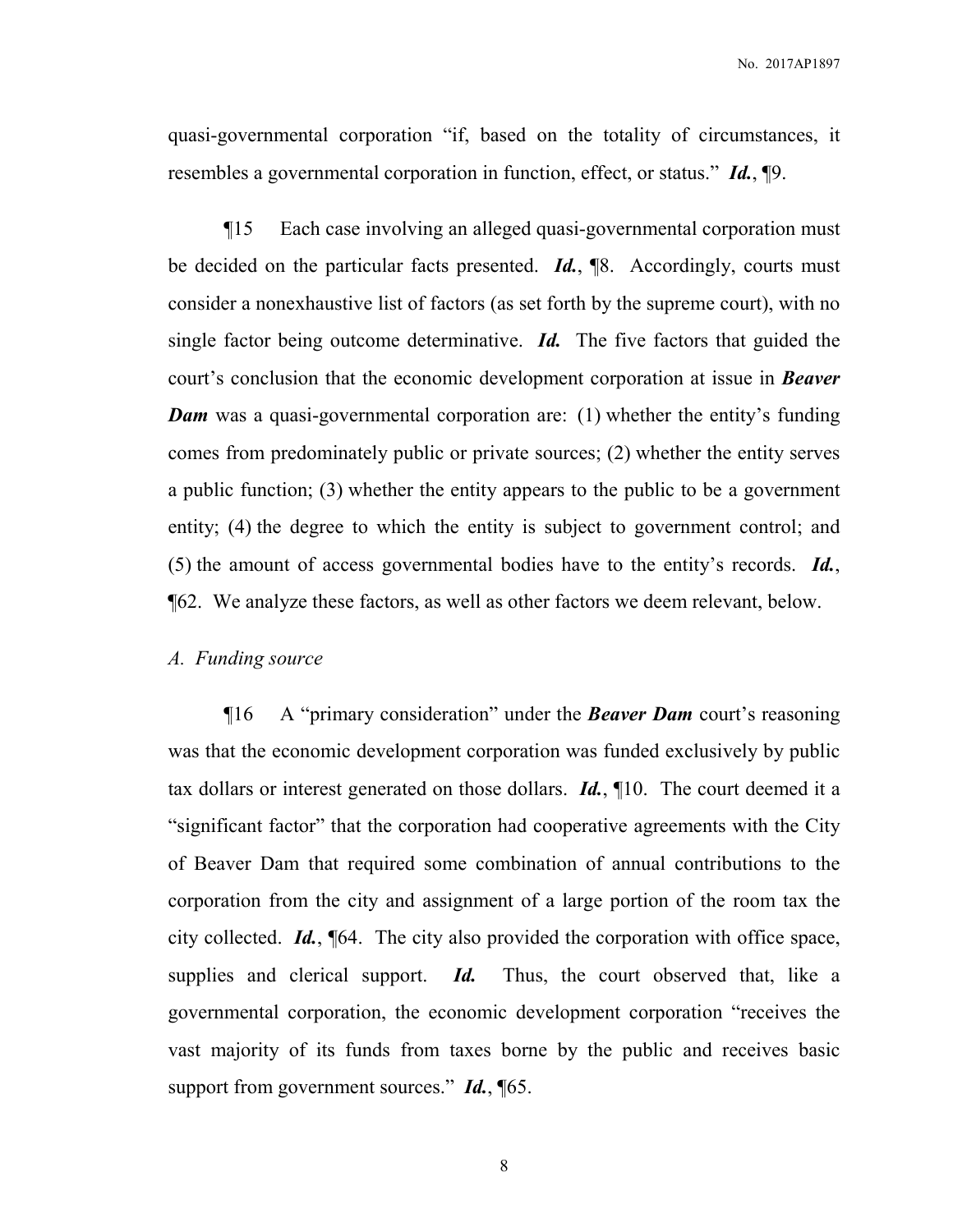¶17 The parties disagree about the extent to which the funding factor militates for or against a conclusion that Kemper Center, Inc. is a quasi-governmental corporation. The basis for their disagreement is clear. Kemper Center, Inc. contends that only the County's direct contributions constitute public funding, while Flynn maintains that all "indirect contributions" that Kemper Center, Inc. generates through its programming and rentals should be attributed to the County. We reject Flynn's argument in this regard.

¶18 To explain, Kemper Center, Inc. concedes it has historically received donations from the County, although the parties agree nothing compels the County to make such grants.<sup>6</sup> Still, County contributions have occurred every year dating back to 1978, in varying amounts. Initially, the County provided a small amount of money, but starting in 1982, it established a regular pattern of contributing between \$50,000 and \$80,000 to Kemper Center, Inc. annually. After those amounts decreased between 2001 and 2003, starting in 2004 the County has earmarked at least \$100,000 to go directly to Kemper Center, Inc. for its operations.<sup>7</sup> In addition, the County has budgeted varying amounts for capital improvements to Kemper Park, including \$72,000 for a parking lot and a carriage

<sup>&</sup>lt;sup>6</sup> The lease states that the County "*may* provide funding for maintenance, improvements and direct operational costs of Kemper Center as a County Park. The terms of such funding will be defined by a separate management agreement between [Kemper Center, Inc.] and the [County]." (Emphasis added.) At best for Flynn, the evidence shows that the County was obligated by the 1982 management agreement to make monthly contributions to Kemper Center, Inc. for the "maintenance" of the property, including salaries, utilities and office expenses. However, that agreement was in effect only one year, and Flynn does not argue there is any other document that has required the County to make any payment to Kemper Center, Inc. before or after 1982.

 $7$  The County did not make any contribution directly to Kemper Center, Inc. in 2003. It did, however, budget \$50,000 for capital projects at Kemper Park in that year.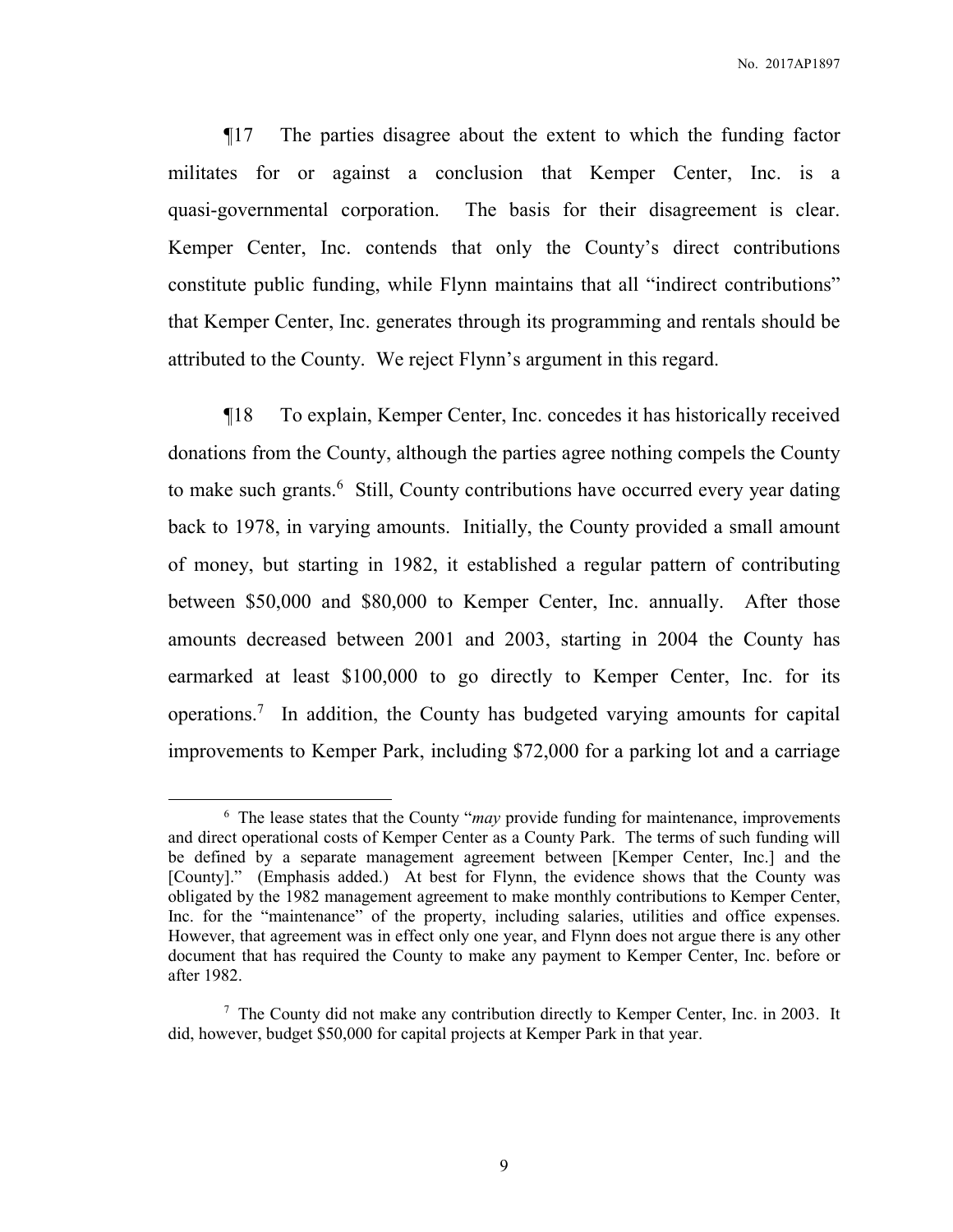house in 1989, approximately \$360,000 for roof work between 1992 and 1998, and approximately \$112,500 to construct a bike path in 2013. Between 2010 and 2016, the County's contribution to Kemper Center, Inc. remained static at \$100,000 for operations and \$50,000 in capital costs.

 ¶19 A memorandum of understanding relating to a 1998 restoration project states that the County and Kemper Center, Inc. "agree that the primary objective of this project [is] to establish the Kemper Center as a self[-]sustaining entity." The memorandum continues: "As a self-sustaining entity, the Kemper Center will fund operating costs and routine building maintenance, renovation, and restoration costs through rentals and user fees. The Annual County subsidy shall be phased out as set forth in this memorandum of understanding." The 2001-2003 reductions in the County's contributions to Kemper Center, Inc.'s operations fund occurred pursuant to the memorandum, but it is undisputed that Kemper Center, Inc. has not become self-sufficient.

 ¶20 Kemper Center, Inc. does not dispute that it has received contributions from the County for operating and capital expenses. Rather, it argues that these contributions were only a small portion of its total budget. Kemper Center, Inc. observes that direct contributions from the County toward its operational costs, as well as County contributions toward capital costs at Kemper Park, amounted to less than 20% of Kemper Center, Inc.'s total income between 2006 and 2016, and no more than 25% of its income during any given year. By way of illustration, in 2008, Kemper Center, Inc.'s total revenue was \$1,123,717, which included a \$100,000 County contribution to operations and a \$150,000 County contribution for capital improvements at Kemper Park. Thus, County contributions amounted to approximately 23% of Kemper Center, Inc.'s total revenue that year, with the remaining 77% of revenue being generated by events,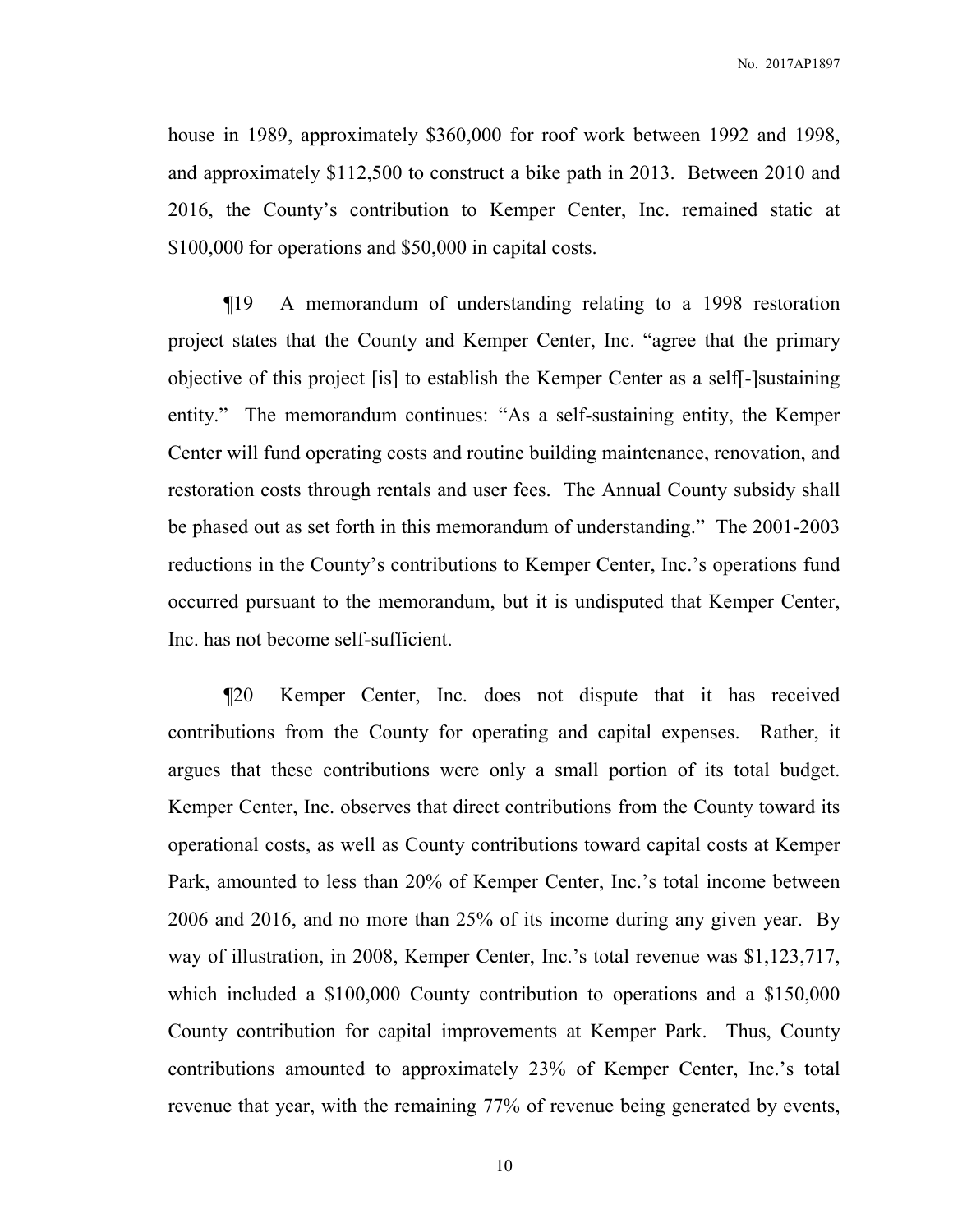fundraising, grants, contributions, memberships, sales and rentals. $8$  In 2010, Kemper Center, Inc. had total revenue of \$610,210, including \$150,000 in County contributions (approximately 25%). In 2015, Kemper Center, Inc. generated \$634,188 in revenue, of which the County directly contributed \$150,000 (approximately  $24\%$ ).<sup>9</sup>

 ¶21 Flynn does not dispute the amount of the County's direct payments and capital contributions to Kemper Center, Inc. Instead, she argues that in addition to those sums, all of the revenue Kemper Center, Inc. generates from its leasehold interest should be viewed as an "indirect contribution" by the County to Kemper Center, Inc. Flynn appears to reason that these sums should be imputed to the County because the County would receive that revenue if it directly operated Kemper Park. Flynn thus views the revenue Kemper Center, Inc. generates from its use of Kemper Park as akin to a government subsidy or assignment. By this

 $8$  The financial data included in this paragraph is derived from Exhibit C to the affidavit of Gary Groenke, a long-time member of Kemper Center, Inc.'s board of directors. Other exhibits in the appellate record, which include tax filings and spreadsheets prepared by both the County and Kemper Center, Inc., use slightly different dollar figures for revenue and expenses in any particular year. Although the annual revenue amounts vary somewhat depending on which document is consulted, the total amount of the County's annual contribution is undisputed, as is the approximate amount of revenue Kemper Center, Inc. earned each year. Any variations amongst the record documents with respect to the specific amounts of Kemper Center, Inc.'s annual revenue do not preclude summary judgment, nor has Flynn argued as much. Indeed, as Flynn concedes in her response brief, the real battle is over how the parties "characterize[] those revenues."

<sup>9</sup> For purposes of illustrating Kemper Center, Inc.'s financial relationship with the County in this and prior paragraphs, we have included the amounts the County designated for capital improvements to Kemper Park as "contributions" to Kemper Center, Inc. However, as we later explain, those amounts are properly viewed as funds the County expends to maintain its own property. *See infra* ¶25.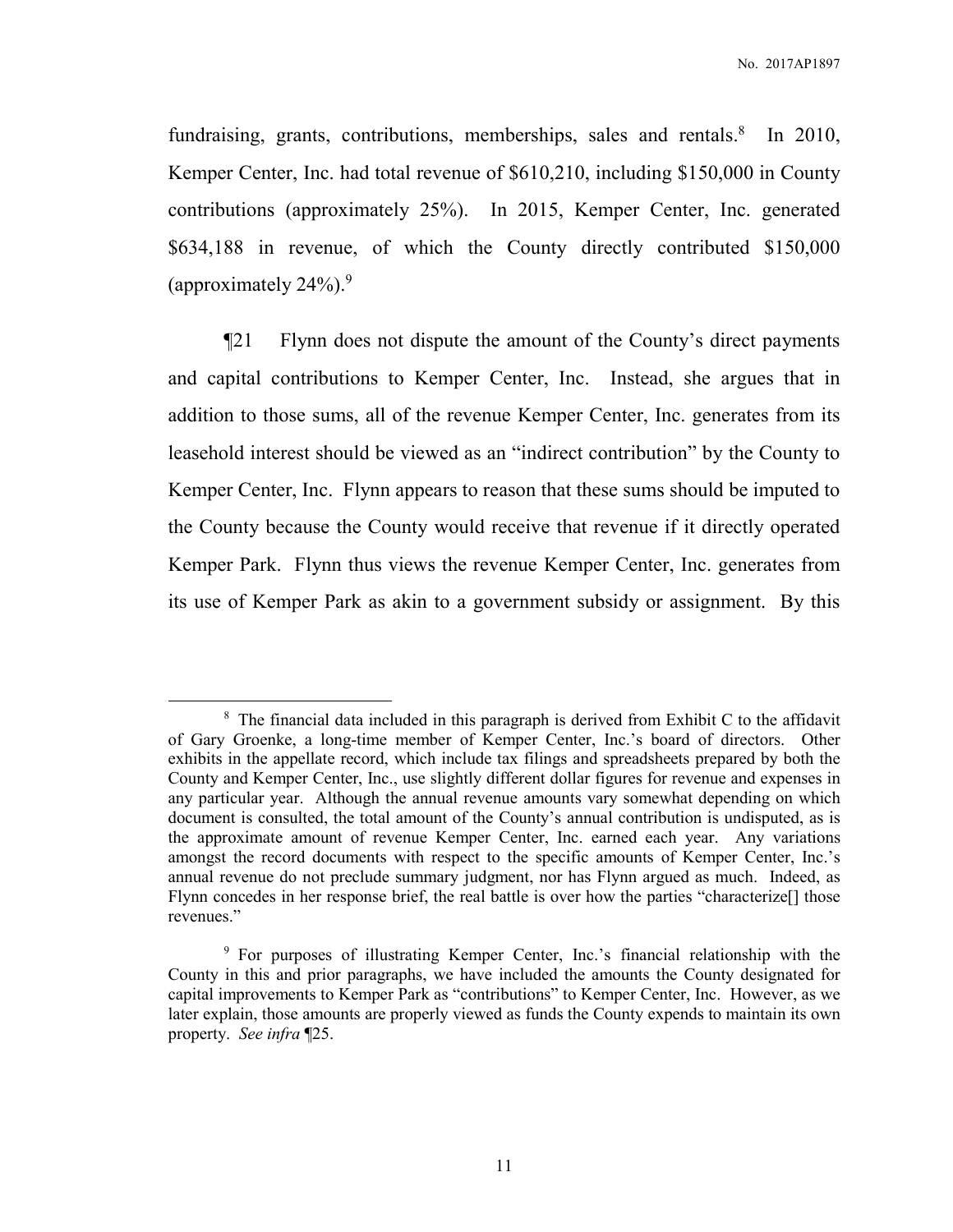measure, Flynn estimates that County "funding" accounts for between 65% and 87% of Kemper Center, Inc.'s total revenue over each of the last five years.

 ¶22 We disagree with Flynn that all revenue Kemper Center, Inc. generates from its use of the leased premises should be imputed to the County for purposes of determining the degree of County funding. It is undisputed that Kemper Center, Inc. is the County's tenant. A landlord typically has no claim to the revenue generated by a tenant without a specific provision in the lease. *See Brenner v. Amerisure Mut. Ins. Co.*, 2017 WI 38, ¶48, 374 Wis. 2d 578, 893 N.W.2d 193 (observing that a lessee's purpose for entering into a lease is to "obtain possession of that property and to put it to whatever use may be desirable, so long as it conforms to the terms of the tenancy").

¶23 Moreover, Flynn's theory presupposes that if Kemper Center, Inc. was to vacate the premises, the County would have some obligation to assume its duties and operations or, at a minimum, would choose to do so. Neither of these results necessarily follows, either as a matter of logic, law, or from the summary judgment record. Logically, the property *is* the County's and, as the owner, the County is presumed to have the right to use the property as it wishes should the lease terminate (including shutting Kemper Park down entirely). Legally, Flynn has not presented any evidence demonstrating the County has assumed any obligation to operate Kemper Park upon the termination of Kemper Center, Inc.'s tenancy, or even that it might do so. These threshold considerations compromise Flynn's argument, and we therefore need not consider the effect of any hypothetical obligation—or interest—on the County's part in operating Kemper Park.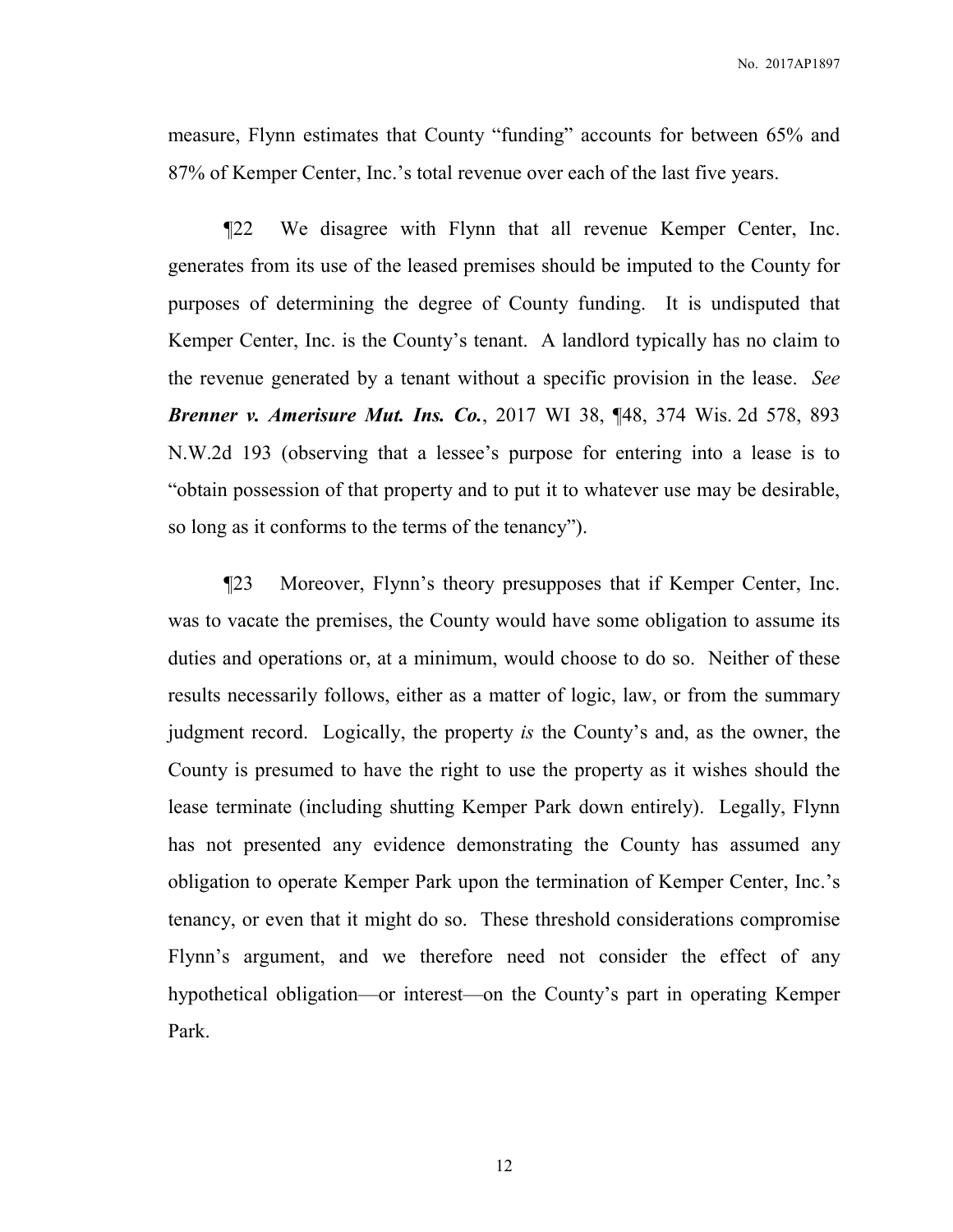¶24 Finally, Flynn's assertion that Kemper Center, Inc.'s revenue effectively belongs to the County ignores the important history and nuance of the relationship between Kemper Center, Inc. and the County. In the end, Flynn's theory appears to turn on the notion that because Kemper Center, Inc. pays only a nominal amount of rent, the County is gifting Kemper Center, Inc. the revenues generated by Kemper Park or subsidizing Kemper Center, Inc. in the same amount. This assertion is untenable given the circumstances that led to the County's ownership of Kemper Park.

¶25 Before 1977, the lands comprising what is now Kemper Park were privately owned and operated (in part each by the school and by Janet Anderson). Then, given the grassroots efforts of Kemper Hall alumnae, the County obtained a significant—and, by all accounts, valuable—piece of shoreline property essentially for free. It is in this context that the County has paid a substantial sum of money over many years to improve the property. However, the County's capital contributions and funding of major improvements to the property are not paid to, or controlled by, Kemper Center, Inc. directly. Rather, the County directs the use of those funds. While there may be an ancillary benefit from those improvements to Kemper Center, Inc. as a tenant, fundamentally these were expenditures by the County to maintain and improve its property—which, again, it obtained without using public funds.<sup>10</sup>

 $10$  Although we raise these points regarding the history and nuance of the relationship between Kemper Center, Inc. and the County in the context of discussing the funding source factor articulated in *State v. Beaver Dam Area Development Corp.*, 2008 WI 90, 312 Wis. 2d 84, 752 N.W.2d 295, we note this history is itself an additional, independent factor bearing on whether Kemper Center, Inc. is a quasi-governmental corporation. *See id.*, ¶63 n.14 (noting the factors listed are not exclusive in determining whether entities are subject to the Public Records Law).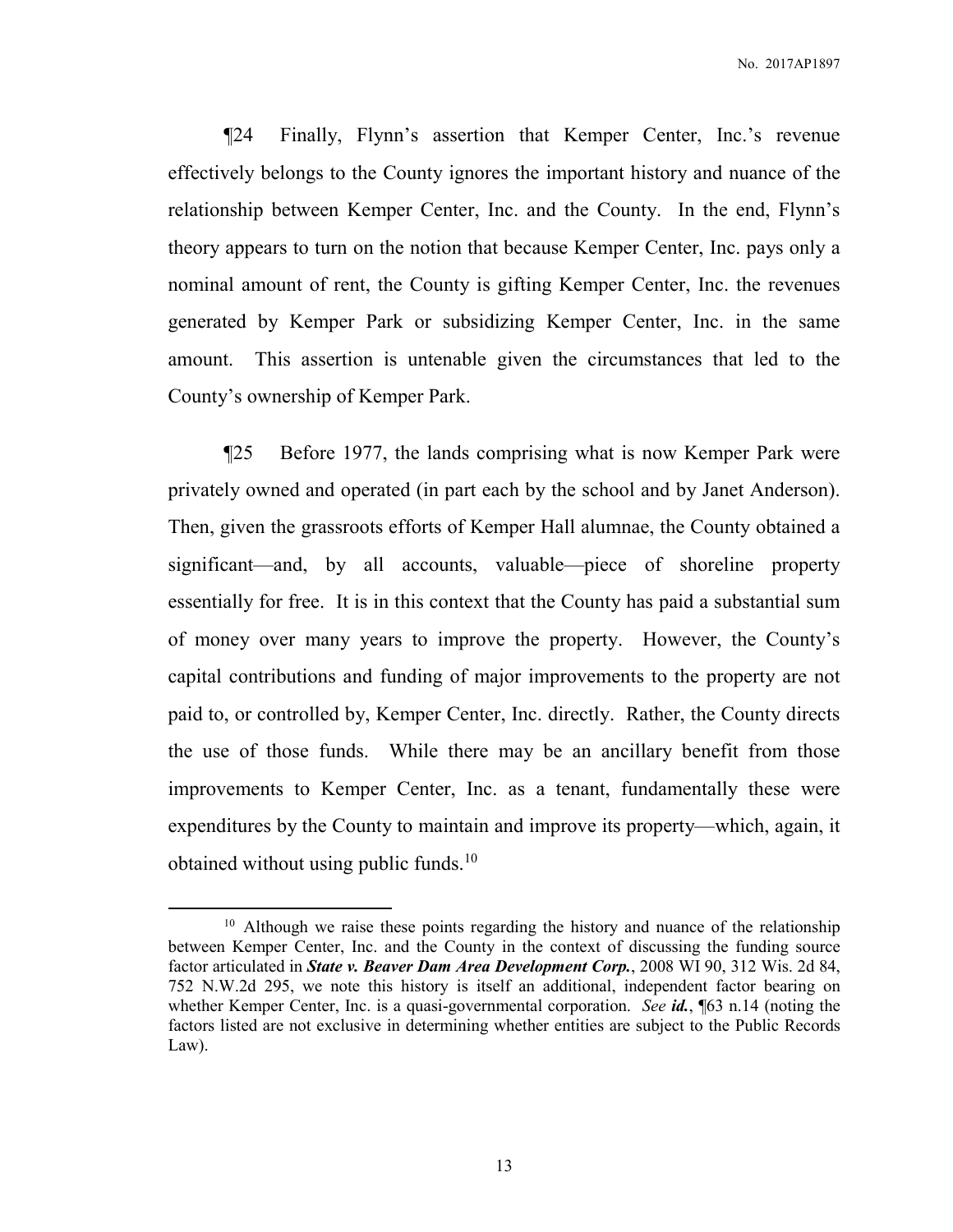¶26 In addition, it is undisputed that some of the revenue Kemper Center, Inc. itself generates has been directed toward improvements to the County's land. Such improvements are consistent with Kemper Center, Inc.'s mission, and, indeed, the lease makes Kemper Center, Inc. responsible for "the operational and maintenance costs including utilities for the demised premises and all buildings thereon." Although the lease gives Kemper Center, Inc. the right to all revenue generated by its operations on the property, Kemper Center, Inc. is required to use that revenue "first for maintaining and operating the premises and, secondly, for programs, etc." One long-time member of Kemper Center, Inc.'s board of directors averred that Kemper Center, Inc. has "raised many millions of dollars to operate, repair, and maintain the park and its structures from sources other than the County." Attributing to the County all on-site revenue generated by Kemper Center, Inc. ignores the benefit the County receives from the leasing arrangement, whereby Kemper Center, Inc. funds improvements to County property but pays only nominal rent.<sup>11</sup>

¶27 As a result, unlike the economic development corporation in *Beaver Dam*, Kemper Center, Inc. is not "almost entirely," or even mostly, taxpayer funded. *See Beaver Dam*, 312 Wis. 2d 84, ¶¶64-65. According to the appellate record, the vast majority of Kemper Center, Inc.'s revenue is generated from its use of the leased property and other fundraising, not from public coffers.

 $11$  In this vein, we note the lease even absolves the County from maintaining the property as a County park. The lease obligates Kemper Center, Inc. to "keep and maintain the grounds and outdoor recreational facilities safe for public use in accordance with County Park standards," as well as to clear snow, ice and debris from the sidewalks and parking areas, and to preserve trees and landscaping. Additionally, Kemper Center, Inc. is obligated to buy liability insurance for the property that includes Kenosha County as an additional insured. These are significant benefits to the County that are not reflected in Flynn's analysis of the funding issue.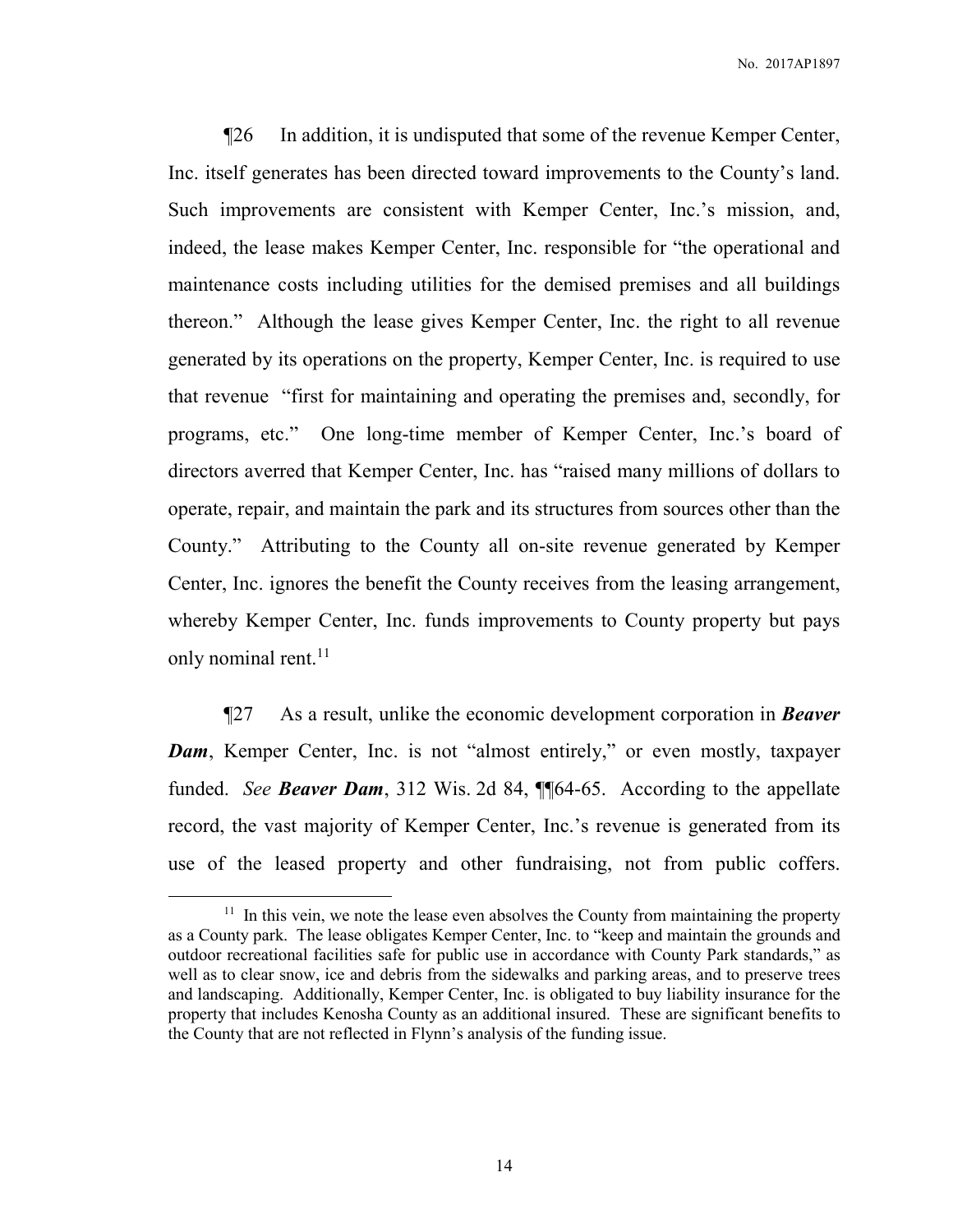No. 2017AP1897

Although the County makes some annual contributions to fund Kemper Center, Inc.'s operations, nothing requires it to do so, and it may cease making such contributions at any time. Unlike in *Beaver Dam*, there are no significant agreements between the two entities pledging any public funds. *See id.*, ¶64. Similarly, no provision exists in the lease for providing Kemper Center with taxpayer-funded office space, supplies or clerical support. *See id.*, ¶64.

¶28 Flynn also argues that "if the lease ever ends or if Kemper Center … stops honoring its obligations to the County under the lease, its right to occupy the land will disappear and virtually all its assets will belong to the County." This argument attempts to draw parallels between this case and *Beaver Dam*, in which the court found that a provision in the economic development corporation's articles of incorporation—whereby the corporation's assets would revert back to the city if it was dissolved or liquidated—strongly suggested that the corporation should be deemed quasi-governmental. *See id.*, ¶¶67-68. Specifically, the articles of incorporation stated that if the corporation was dissolved or liquidated, all of its remaining assets would revert back to the city. *See id.*

¶29 Flynn's concerns regarding the County's "reversionary" interest in this case are overstated. The lease requires Kemper Center, Inc. to establish a trust fund with a minimum balance of \$100,000. The trust corpus is to be used to establish an endowment; the lease directs that income earned from the principal "will be used for operating and maintaining the demised premises." The lease provision regarding termination provides Kemper Center, Inc. with a safe harbor of sixty days within which to correct any "substantial non-compliance" with the lease terms. After that sixty-day period, if the violation remains uncorrected, the County may terminate the lease with sixty days' notice, in which case "any funds, accounts, or trusts being held by the Lessee which have been designated to be used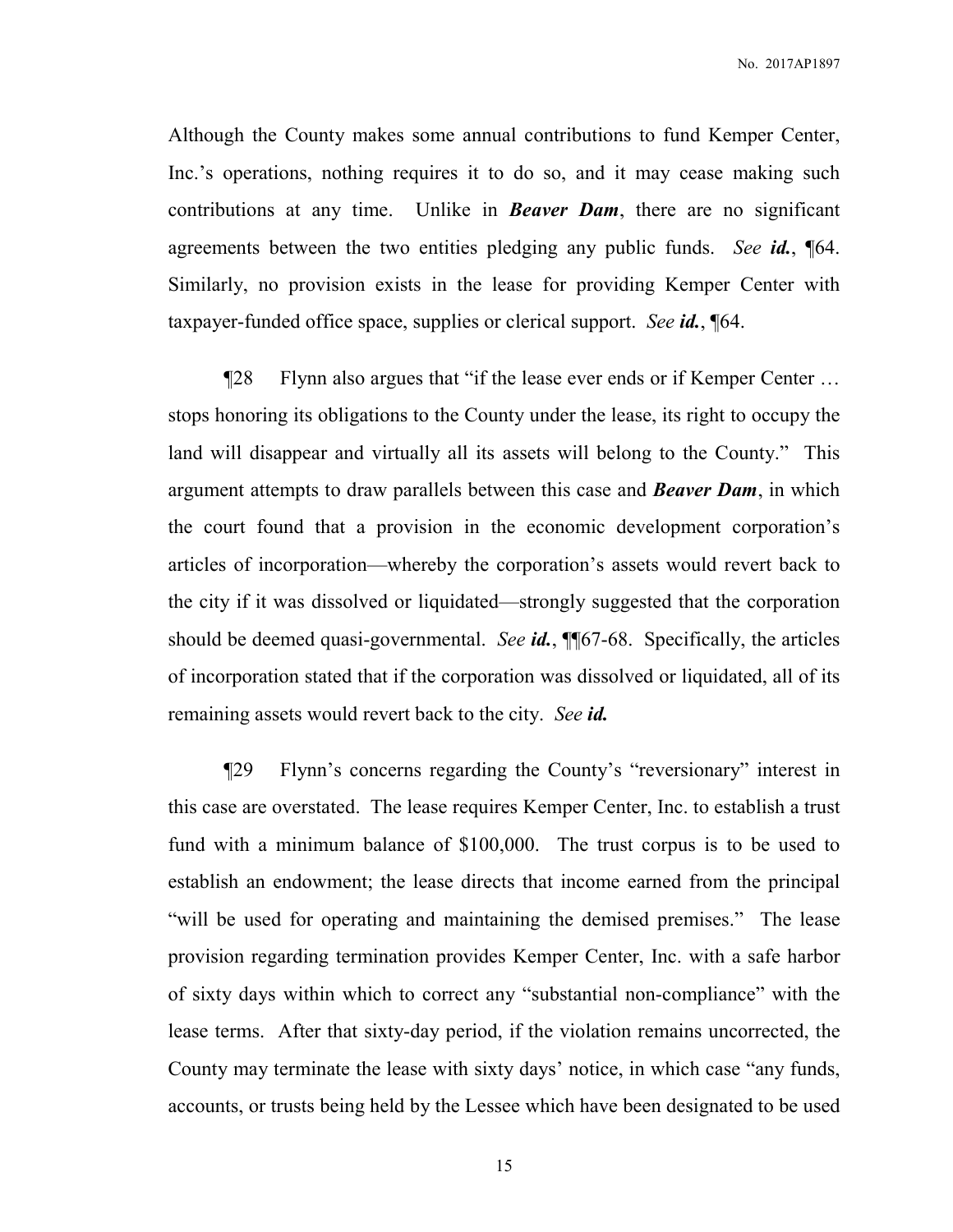for the maintenance and operation of the demised premises shall be conveyed to the [County] for the purpose of defraying maintenance and operational costs."

¶30 The provisions in Kemper Center, Inc.'s lease are materially different from the language the court found persuasive in *Beaver Dam*. In that case, the economic development corporation's assets (which, again, came entirely from the public treasury) reverted to the city upon the corporation's dissolution. Id., **[67.** Here, the County's ability to access Kemper Center, Inc.'s funds triggers only upon a substantial violation of the lease terms that continues uncured for more than sixty days. Even then, the County does not have the capability to reach all of Kemper Center, Inc.'s assets. Only those funds earmarked for the "maintenance and operation of the demised premises" are subject to forfeiture.<sup>12</sup> Under Kemper Center, Inc.'s articles of incorporation, upon dissolution, any remaining assets are distributed to other charitable, educational or scientific organizations. Meanwhile, Kemper Center, Inc.'s surrendering its right to use Kemper Park to the County is typical of that found in any termination of a landlord-tenant relationship.

¶31 In sum, we conclude the "source of funding" factor, and attendant factors unique to this case, weigh against a conclusion that Kemper Center, Inc. is a quasi-governmental entity. Although Kemper Center, Inc. receives County

<sup>&</sup>lt;sup>12</sup> Although Flynn makes the blanket assertion that "virtually" all of Kemper Center, Inc.'s funds will be subject to forfeiture under the lease, she fails to develop any argument on these grounds based upon the specific terms of the lease. Specifically, Flynn fails to demonstrate that all of Kemper Center, Inc.'s income (including not only revenue generated by its use of Kemper Park, but also revenue it generates by fundraising, for example) is required to be used for maintenance and operations. We will not abandon our neutrality to develop arguments for a party. *Industrial Risk Insurers v. American Eng'g Testing, Inc.*, 2009 WI App 62, ¶25, 318 Wis. 2d 148, 769 N.W.2d 82.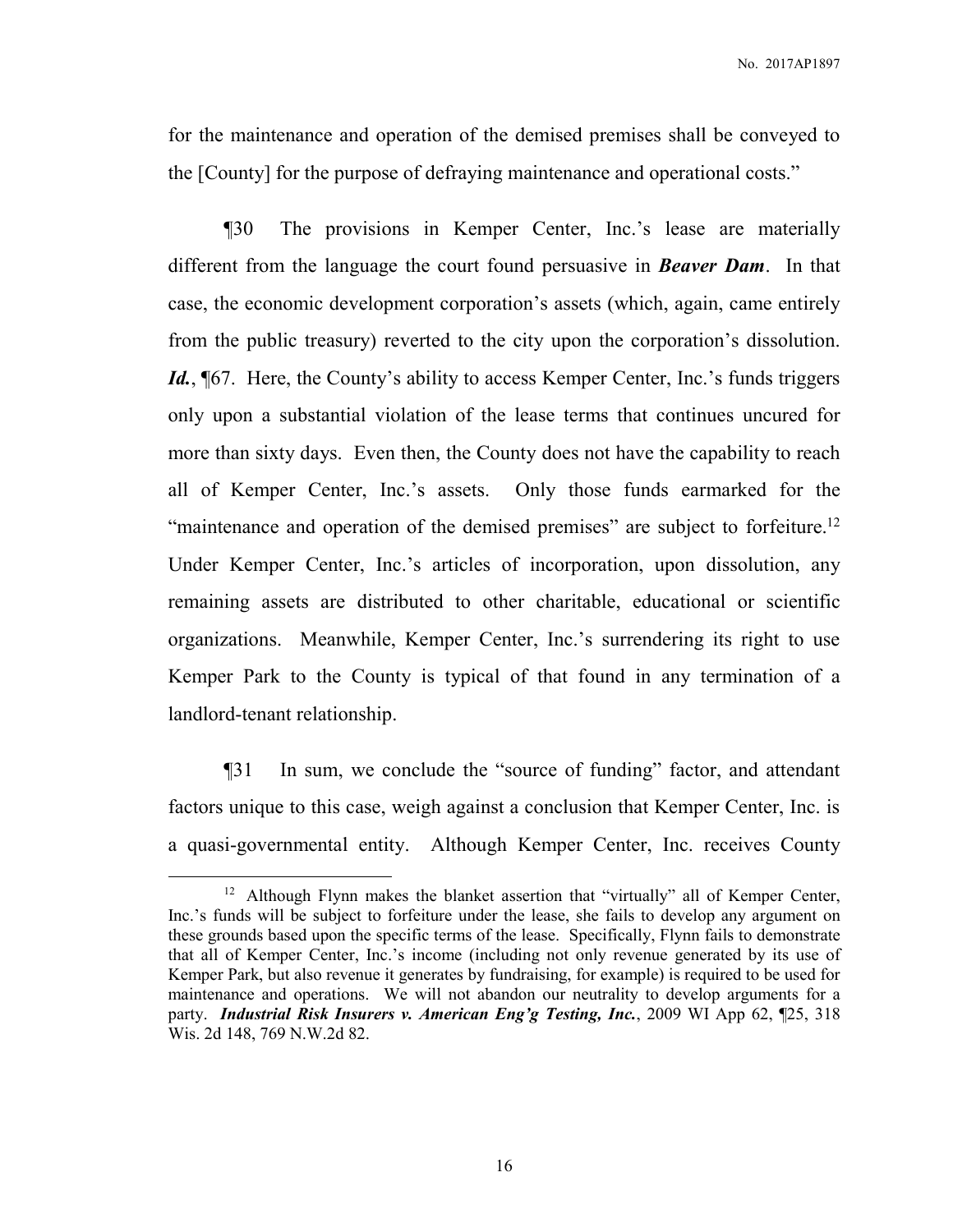contributions for its operations and to fund capital improvements to Kemper Park, such amounts represent only a minority portion of Kemper Center, Inc.'s overall funding structure. We also reject Flynn's assertion that all revenue generated by Kemper Center, Inc.'s use of Kemper Park should be treated as a County contribution, as well as her reliance on the supposed "reversionary" interest the County holds in Kemper Center, Inc.'s funds pursuant to the lease's terms. Kemper Center, Inc.'s funding composition more closely resembles that of a private, nonprofit entity than a governmental corporation.

## *B. Public function*

 ¶32 In *Beaver Dam*, the supreme court observed that the economic development corporation at issue resembled a governmental corporation with respect to its functions. *Id.*, ¶69. The corporation promoted economic development and business retention within the city limits and surrounding areas, functions that were historically governmental in nature. *Id.* Indeed, the corporation's functions were "indistinguishable" from the city's former economic development office, and its former director was the corporation's executive vice president. *Id.* The corporation had no clients other than the City of Beaver Dam, for which it acted as an agent in negotiating development agreements with companies. *Id.*, ¶¶69-70. In short, the court concluded the corporation did not appear to have any purely private function. *Id.*, ¶72.

 ¶33 Kemper Center, Inc. maintains that it does not perform functions that are governmental in nature. Kemper Center, Inc. admits that its mission and operations—which, again, are preserving Kemper Park, providing recreational and educational activities for the public, and offering programming that promotes local history and the arts—provide a public benefit, but it contends that public benefit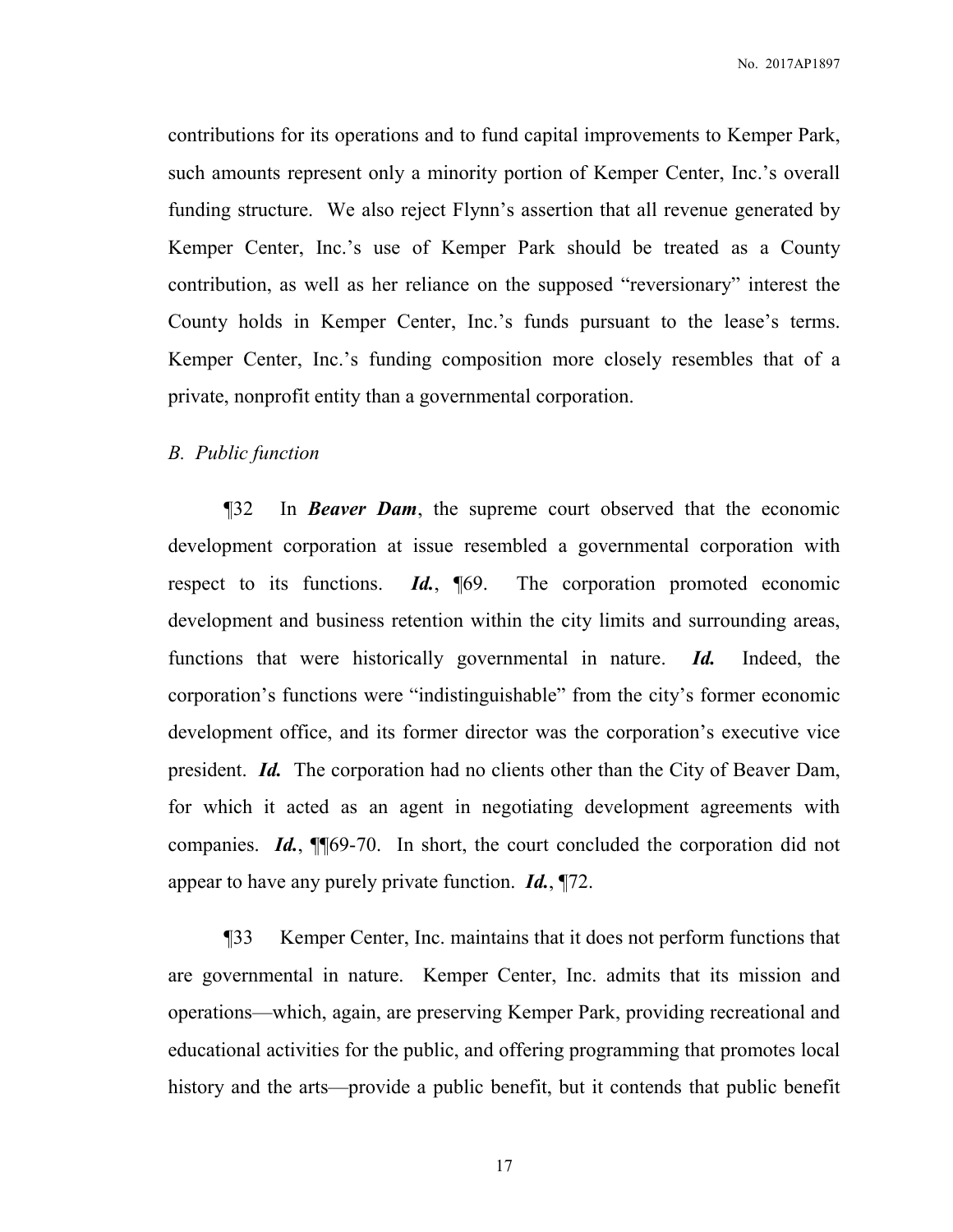alone does not establish a governmental function as distinguished from a private function. In this regard, Kemper Center, Inc. cogently argues that "[m]aintaining and operating a cultural center within historically significant buildings is not a function that is exclusively governmental or that is even commonly associated with government." Indeed, these functions also serve the private purposes of the very Kemper alumnae who wanted to see the site of their alma mater preserved through the 1977 transaction with the County. Kemper Center, Inc. equates itself to other nonprofit corporations that operate historical sites and museums functions it claims are not typically performed by the government. *See* 73 Wis. Op. Att'y Gen. 53 (1984) (concluding that a corporation created to manage the Circus World Museum at Baraboo by individuals associated with the Board of Curators of the State Historical Society of Wisconsin was not a quasigovernmental corporation under the Wisconsin Open Meetings Law).<sup>13</sup>

 ¶34 Flynn, meanwhile, asserts Kemper Center, Inc.'s functions are "indistinguishable" from the functions of publicly operated parks. She acknowledges that Kemper Center, Inc. provides the same services as any number of privately owned entities (including golf courses, restaurants, concert halls, and museums), but Flynn also argues these services are the "traditional public functions of a governmental body." Flynn argues Kemper Center, Inc. was formed for the "express purpose of relieving the County of the burden of performing those functions in this particular park."

 $\overline{a}$ 

<sup>&</sup>lt;sup>13</sup> "Opinions of the attorney general are not binding as precedent, but they may be persuasive as to the meaning of statutes." *Beaver Dam*, 312 Wis. 2d 84, ¶37.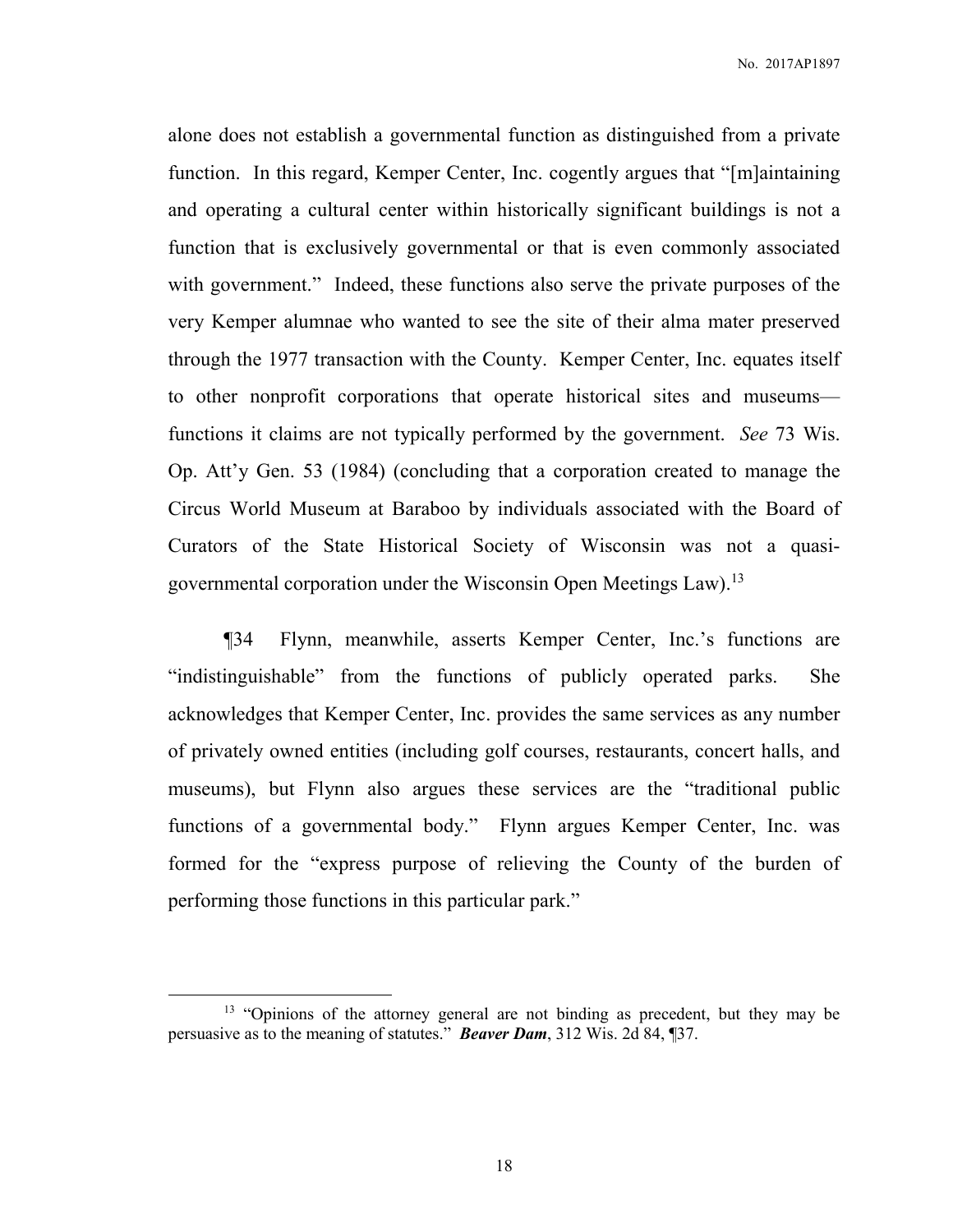¶35 While we question the merit of many of Flynn's arguments, we conclude the "public purpose" factor in this case does not strongly support a conclusion in any fashion regarding whether Kemper Center, Inc. is a quasigovernmental corporation. As both parties acknowledge, what Kemper Center, Inc. does is not uniquely governmental in nature. Both public and private actors have an interest in preserving historical properties, providing recreational and educational programming and opportunities, and promoting local culture. None of those activities lies exclusively, or even predominately, in either the public or private sphere. Further, as explained below, *infra* ¶48, it is undisputed that Kemper Center, Inc. decides how the broadly stated functions intrinsic to its mission are accomplished on an operational, day-to-day level. Under these circumstances, it cannot be said that Kemper Center, Inc.'s functions tilt heavily in either direction.

## *C. Appearance of governmental nature*

 ¶36 Our supreme court found it instructive that the economic development corporation in *Beaver Dam* "resemble[d] that of a governmental corporation from the perspective of the public." *Id.*, ¶73. When it is difficult for the public to discern where the municipality ends and the corporation begins, it can be more appropriate to categorize the corporation as quasi-governmental in nature for purposes of the Public Records Law. *Id.* The *Beaver Dam* court concluded the corporation resembled a governmental corporation to the public because its officers were located in a municipal building, two of the corporation's twelve directors were city officials, and the corporation's website was included within the city's website. *Id.*, ¶¶16, 73.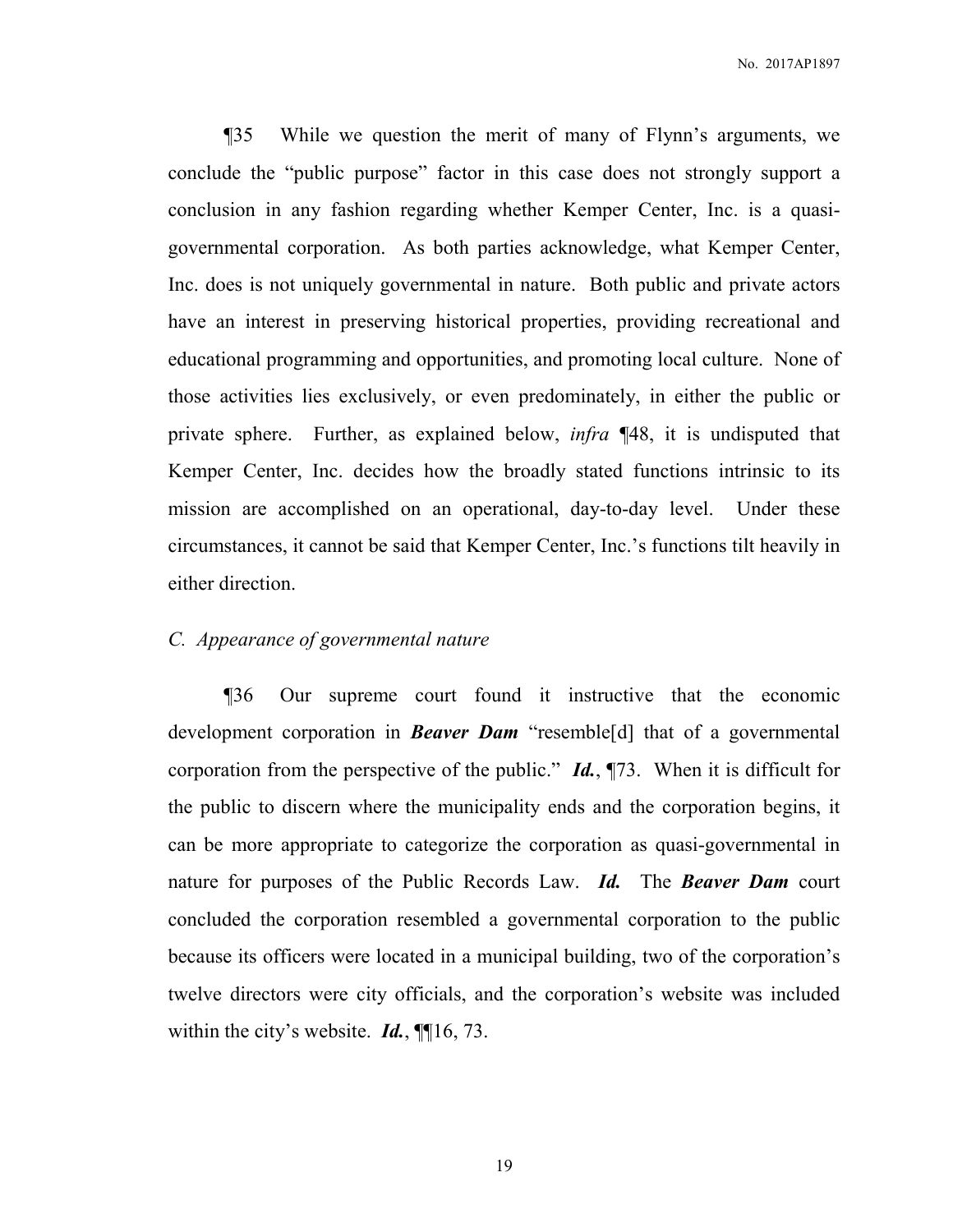¶37 The circuit court's analysis of this issue appears to have been limited to the fact that the "Kenosha County Parks 2017 Activity Guide" identifies "Kemper Center" as one of many County parks. Aside from the 2017 Activity Guide, Flynn also argues numerous other documents published by the County suggest to the public that Kemper Center, Inc. is a governmental corporation. First, Flynn observes that "Kemper Center" is identified by name on a map of County parks located on the County's official website. Additionally, Flynn finds it significant that the County website includes a description of Kemper Center and the Anderson Arts Center,  $^{14}$  as well as a link to Kemper Center, Inc.'s website, its phone number, its street address, and a map showing Kemper Park's location in the County.

 ¶38 Flynn also argues that several County planning documents evidence to the public that Kemper Center, Inc. is a governmental arm. A document entitled "Kenosha County Park and Open Space Plan: 2035," which is available on the County's website, identifies "Kemper Center" as a "park and outdoor recreation site[] owned by Kenosha County." Under the recommended plan, the County would continue to maintain that site and provide additional facilities as needed. Another publicly available, long-term planning document lists "Kemper

<sup>&</sup>lt;sup>14</sup> The appellate record contains a printout of the County's website relative to Kemper Center, in which the property is described as follows:

Kemper Center and the Anderson Arts Center is a cultural and recreational facility along the shores of Lake Michigan. The 15 acre property is home to picturesque historic landmarks (circa 1800), floral landscaping, along with a beautiful scenic setting overlooking Lake Michigan. Frequently the site of lawn concerts, art exhibits, retreats and weddings, the Center also offers picnic tables and a soccer field in its open space between the two landmarks.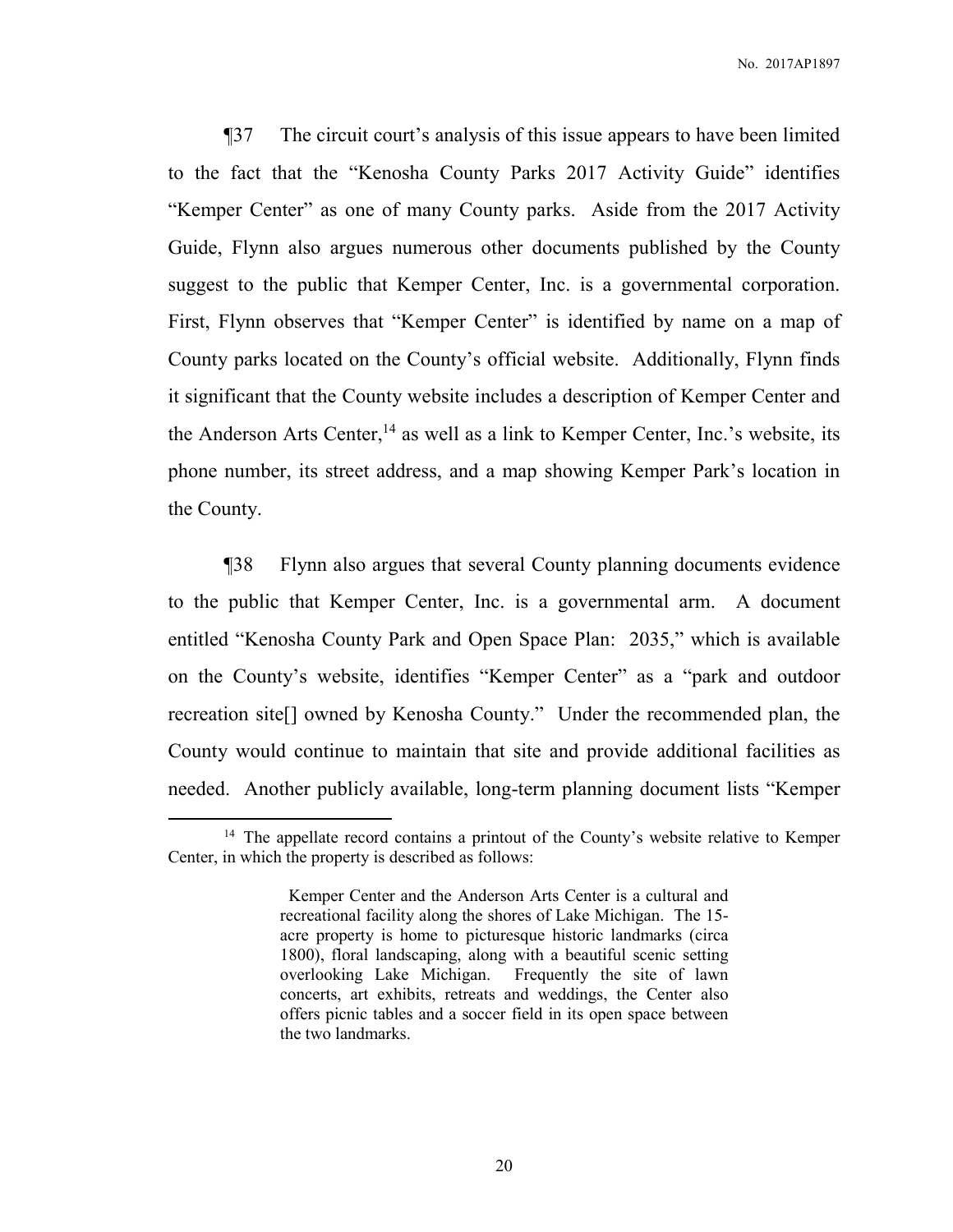Center" as a park, outdoor recreation, and open space site owned by the County. That document refers to Kemper Center variously as a "cultural and civic institution," a "Kenosha County facility," and a "government and institutional building" in Kenosha County.<sup>15</sup> It also states that "Kenosha County operates the Durkee Mansion and Anderson Arts Center, both located on the grounds of the Kemper Center."

 ¶39 We disagree that these publicly available materials sufficiently suggest to members of the public that Kemper Center, Inc. is a governmental corporation. Most of the documents are accurate in stating "Kemper Center" is a County-owned park or facility. Flynn's argument fails to account for the fact that Kemper Center is *both* the name of the park owned by the County *and* the name of the nonprofit entity operating the County park under the terms of the lease.<sup>16</sup> Thus, the fact that certain maps and documents refer to "Kemper Center" as a County park is less suggestive of the nonprofit corporation being an arm of the County than if the corporation and the park did not share the same name. In addition, the County's providing Kemper Center, Inc.'s contact information on its website is consistent with the separate treatment of the County and the corporation, insomuch as the County is directing people away from itself and to Kemper Center, Inc., for inquiries regarding the facilities at Kemper Park. Finally,

<sup>&</sup>lt;sup>15</sup> The appellate record contains only a few pages excerpted from the document entitled "A Multi-Jurisdictional Comprehensive Plan for Kenosha County: 2035." There appears to be a footnote that provides further information regarding Kemper Center's inclusion on the list of governmental and institutional buildings, but the page on which that footnote is located is not present in the record.

<sup>&</sup>lt;sup>16</sup> In this respect, it is important to note that the documents and web pages on which Flynn relies refer to "Kemper Center" generally, as opposed to using the proper name of the entity operating those premises, "Kemper Center, Inc."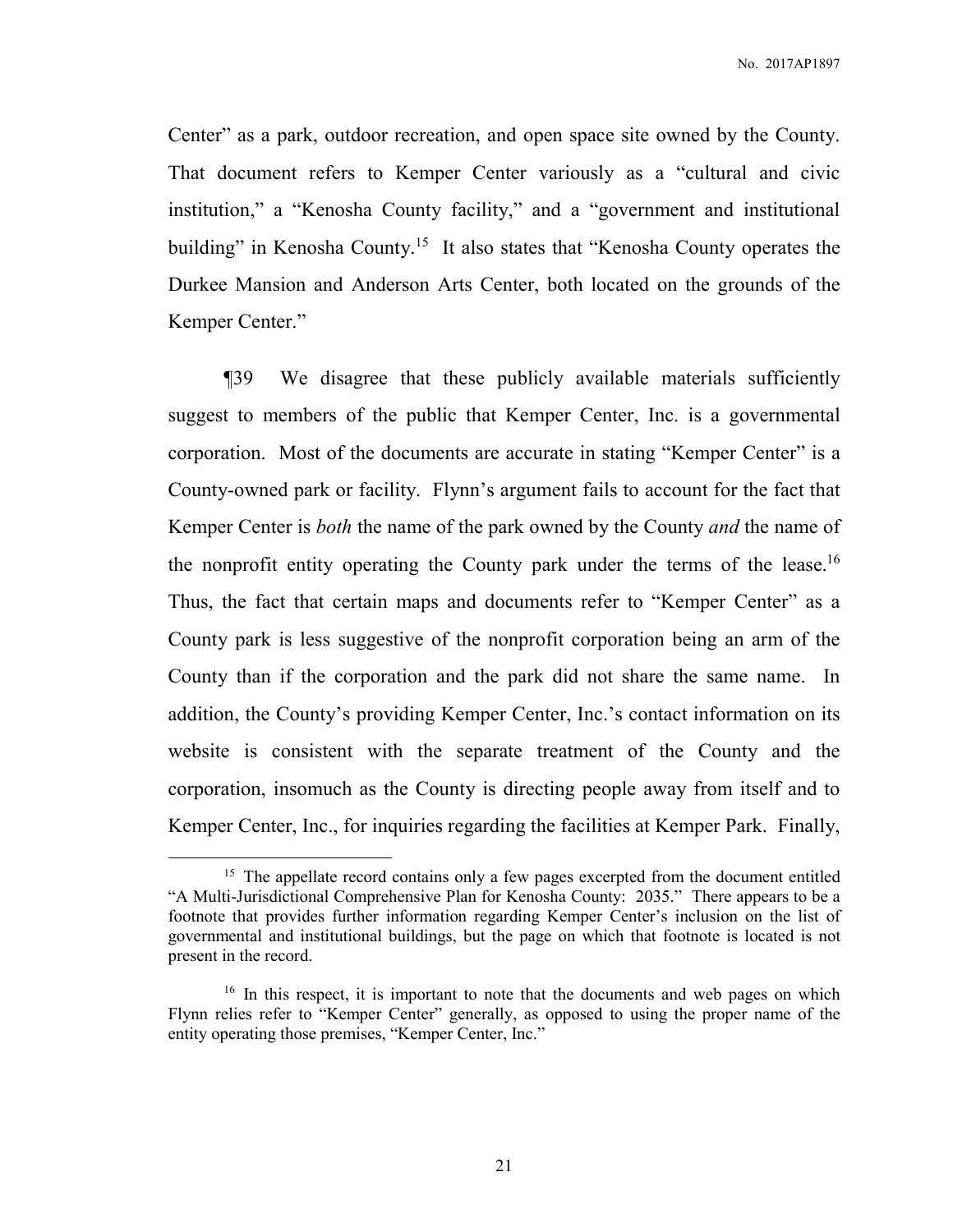unlike the economic development corporation in *Beaver Dam*, here Kemper Center, Inc. maintains its own website independent of the County's.

 ¶40 Kemper Center, Inc. acknowledges that one of the planning documents mistakenly states that the County "operates" facilities located at Kemper Park. However, we agree with Kemper Center, Inc.'s assertion that this isolated passage, buried in what appears to be a several-hundred page report for which the County did not have sole authorship,  $17$  is insufficient, as a matter of law, to transform Kemper Center, Inc. into a quasi-governmental corporation based on public perception. This is particularly so when the totality of the circumstances would otherwise suggest to the public that the County and Kemper Center, Inc. are separate entities, even though both are affiliated with Kemper Park.

 ¶41 Flynn also argues the public would view Kemper Center, Inc. as being synonymous with the government because it is "included by name as a County Park in the publicly available ordinances of Kenosha County governing the County's parks." Among other things, the ordinances give the director of Kemper Center, Inc. authority to determine the information required in permit applications for use of the premises, to waive the usage fees established by Kemper Center, Inc., to determine whether each application should be granted, and to revoke an issued permit upon good cause. *See* KENOSHA COUNTY, WIS., MUNICIPAL ORDINANCES § 10.05 (2016). The ordinances also exempt Kemper Center, Inc. from the general prohibition of the sale and possession of alcohol in

<sup>&</sup>lt;sup>17</sup> The document, "A Multi-Jurisdictional Comprehensive Plan for Kenosha County: 2035," states it was prepared by the Southeastern Wisconsin Regional Planning Commission and the Kenosha County Department of Planning and Development.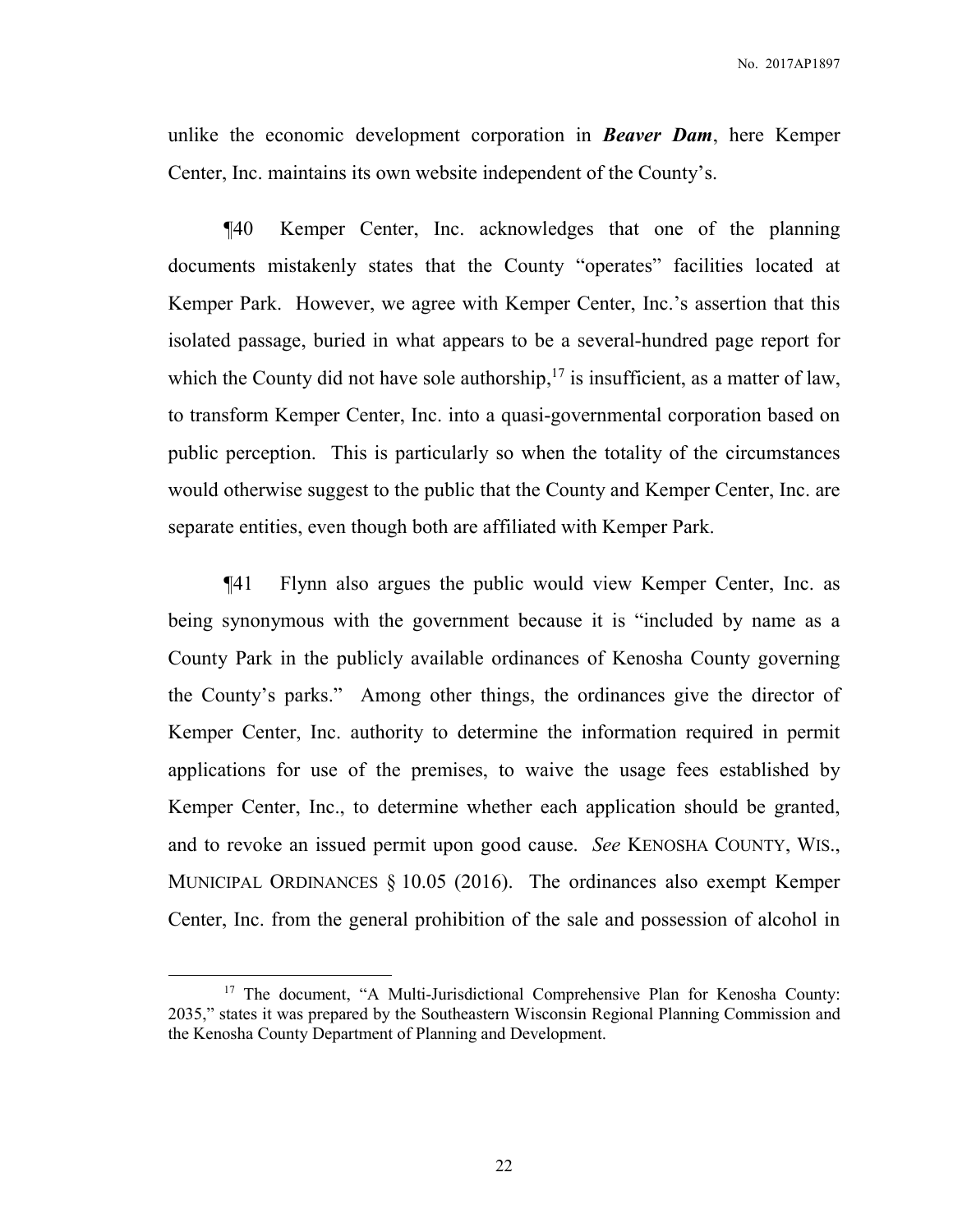County parks, require Kemper Center, Inc. to comply with the terms of an annual permit issued by the County, and make it lawful for Kemper Center, Inc. to allow consumption of alcohol at Kemper Center Park. *See* KENOSHA COUNTY, WIS., MUNICIPAL ORDINANCES § 10.07(7) (2016).

 ¶42 Again, the County ordinances do not persuade us that a member of the public would view Kemper Center, Inc. as a governmental corporation. Flynn continues the same error as before in suggesting that the ordinances' merely naming "Kemper Center" as a County park is sufficient to tilt this factor in her favor. Beyond that failing, the ordinances, in their totality, plainly suggest to a reasonable reader that Kemper Center, Inc. is a *different* entity than the County, albeit one that shares some jurisdiction and a business relationship with County departments over Kemper Park. Under the circumstances here, some shared authority between the County and its tenant is to be expected, but that relationship neither creates a public perception that Kemper Center, Inc., a tenant, is part of the government nor necessarily transforms that tenant into a "quasi-governmental entity."

#### *D. Government control*

¶43 The parties also dispute the degree of the County's control over Kemper Center, Inc. In *Beaver Dam*, the supreme court concluded the composition of the economic development corporation's board of directors "evinces some degree of City control." *Beaver Dam*, 312 Wis. 2d 84, ¶¶75-76. The court noted that while the majority of the corporation's twelve voting directors were private citizens, two city officials served as ex officio voting members of the board. *Id.*, **[16-17**, 75-76. Although the court did not articulate the weight it gave this factor, it apparently concluded that the presence of these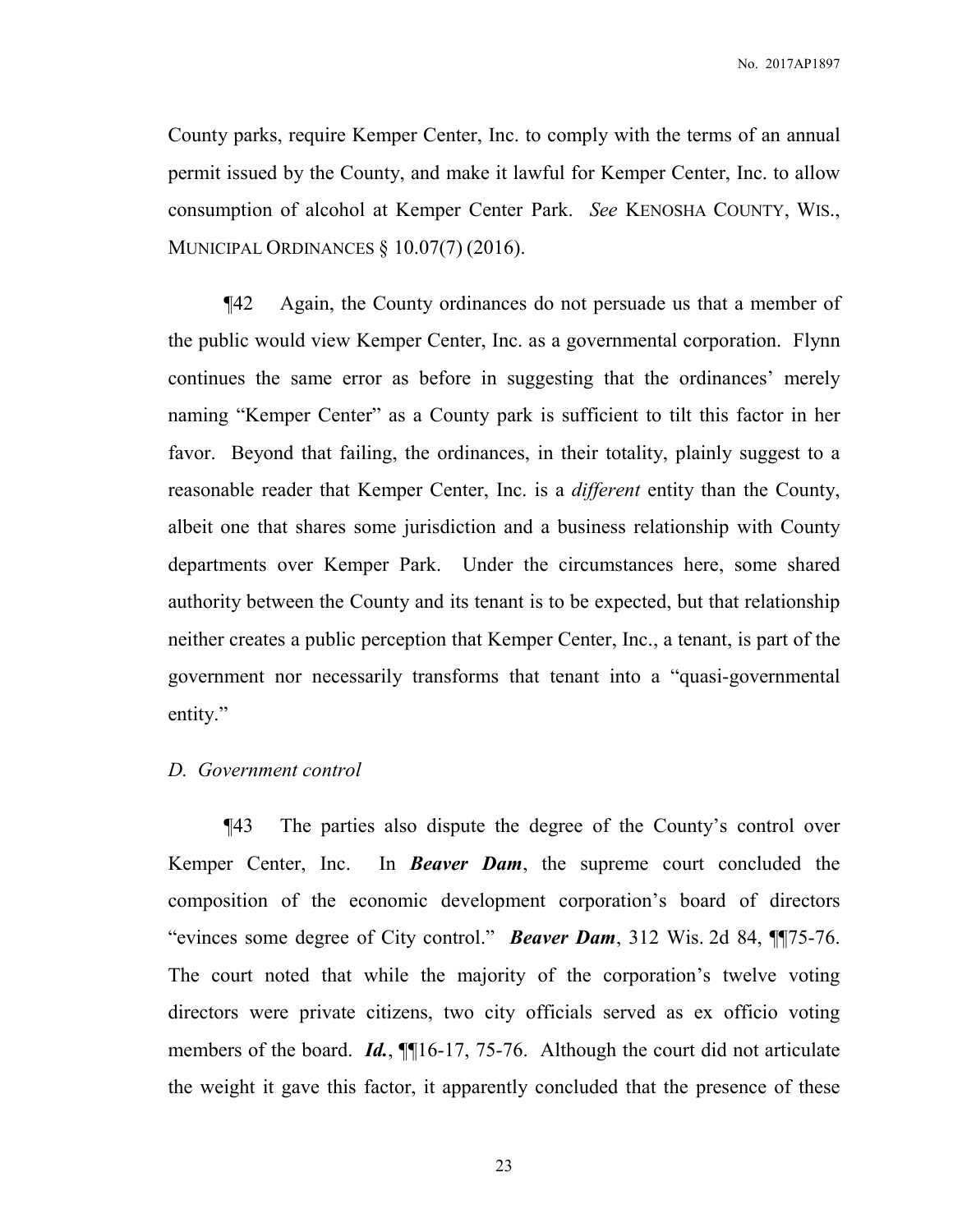city officials on the board of directors supplied an unspecified degree of governmental control over the corporation. *See id.*, ¶76.

¶44 Here, Flynn asserts that the County's controlling role is similar to the city's in *Beaver Dam* because one member of the Kenosha County Board of Supervisors has served on Kemper Center, Inc.'s nineteen-member board of directors since 2010. In addition, the director of the Kenosha County Parks sits as a member of the Kemper Center, Inc. seven-member buildings and grounds committee. Under *Beaver Dam*, these facts suggest "some degree" of County control over Kemper Center, Inc. *See id.*, ¶76.

¶45 However, the inference of County control is much weaker here than the inference of city control in *Beaver Dam*. In that case, the economic development corporation's board of directors consisted of twelve voting members, two of which were required by the corporation's bylaws to be filled by the city's mayor and the chairperson of the city's community development committee. *Id.*, ¶16. Here, there is no indication in the appellate record that the sole Countyassociated member of Kemper Center, Inc.'s board of directors serves in that capacity as a member of the County Board of Supervisors, as opposed to a private citizen. *See id.* Moreover, Kemper Center, Inc.'s board of directors consists of nineteen individuals, creating a more diluted pool of authority than the court considered in *Beaver Dam*. <sup>18</sup> Finally, the presence of the County parks director on Kemper Center, Inc.'s seven-member buildings and grounds committee is less

<sup>&</sup>lt;sup>18</sup> There is no indication from the appellate record that any of the County-associated individuals wield any more authority than their individual votes in the relevant Kemper Center, Inc. bodies.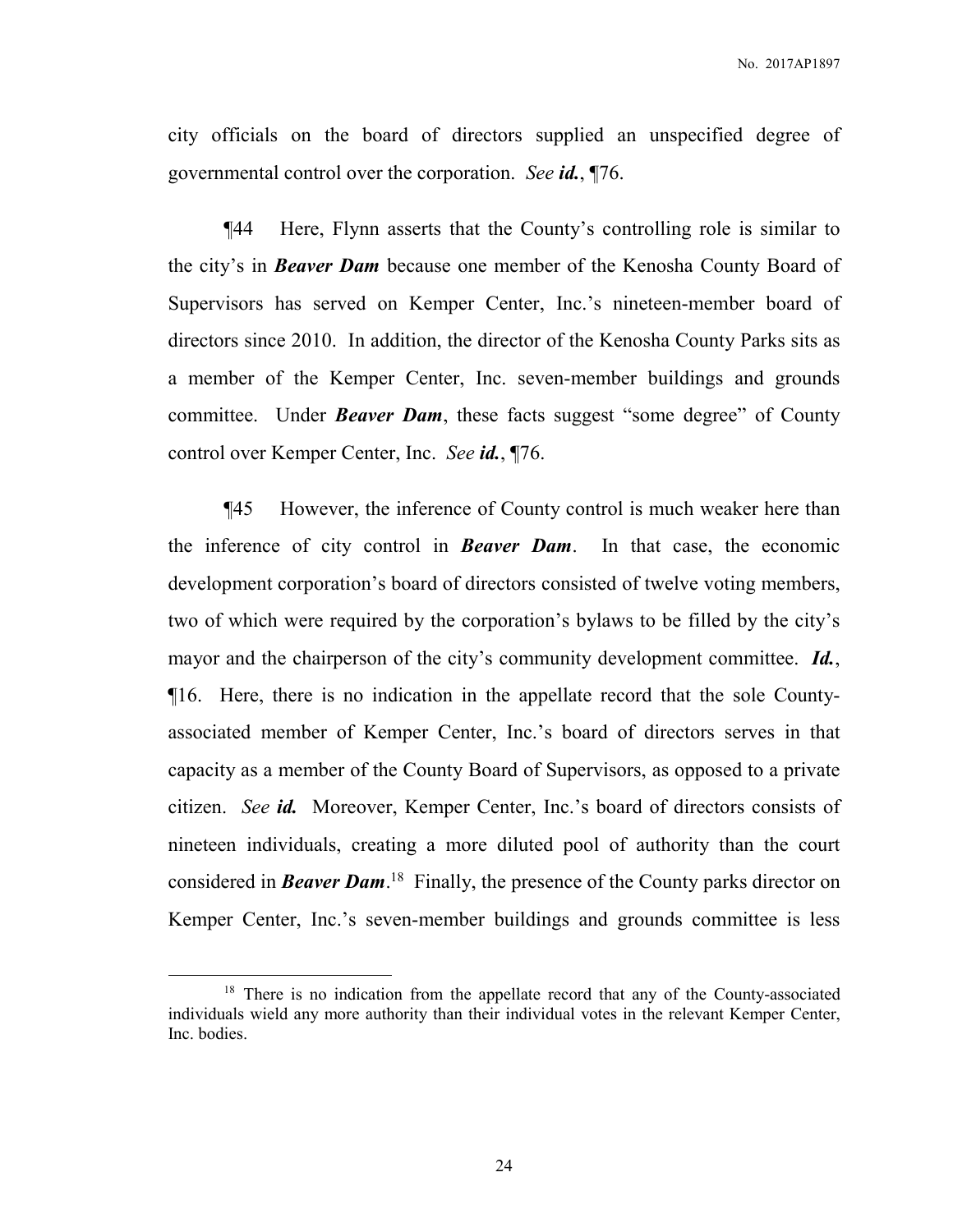indicative of County control than the circumstances in *Beaver Dam*.This is so both because the committee does not exercise general jurisdiction over the entire corporation and because the director's presence on that committee appears to be a function of the unique landlord-tenant relationship present in this case.

¶46 Indeed, the central indicia of County "control" advanced by Flynn are merely indicative of a typical landlord-tenant relationship. Under the lease, the Kenosha County Highway and Park Committee (the "Committee") is to "serve as the liaison" between Kemper Center, Inc. and the County. The lease obligates Kemper Center, Inc. to meet at the request of the Committee or the Kenosha County Board of Supervisors. Kemper Center, Inc. must permit the County to have access to Kemper Park "at any time upon request for purposes of inspection or repairs." The lease sets forth generally what Kemper Park can be used for (preservation, educational and cultural programming, and public recreation), and it requires Kemper Center, Inc. to "keep and maintain the grounds and outdoor recreational facilities safe for public use in accordance with County Park standards."

¶47 Consistent with a landlord-tenant relationship, the lease permits Kemper Center, Inc. to make nonstructural repairs or alterations to buildings in accordance with the County's master plan and the building's "historic integrity." Any improvements Kemper Center, Inc. makes remain the County's property upon termination of the lease. The County, as owner of Kemper Park, must consent to any proposed structural changes. Kemper Center, Inc. has not made any structural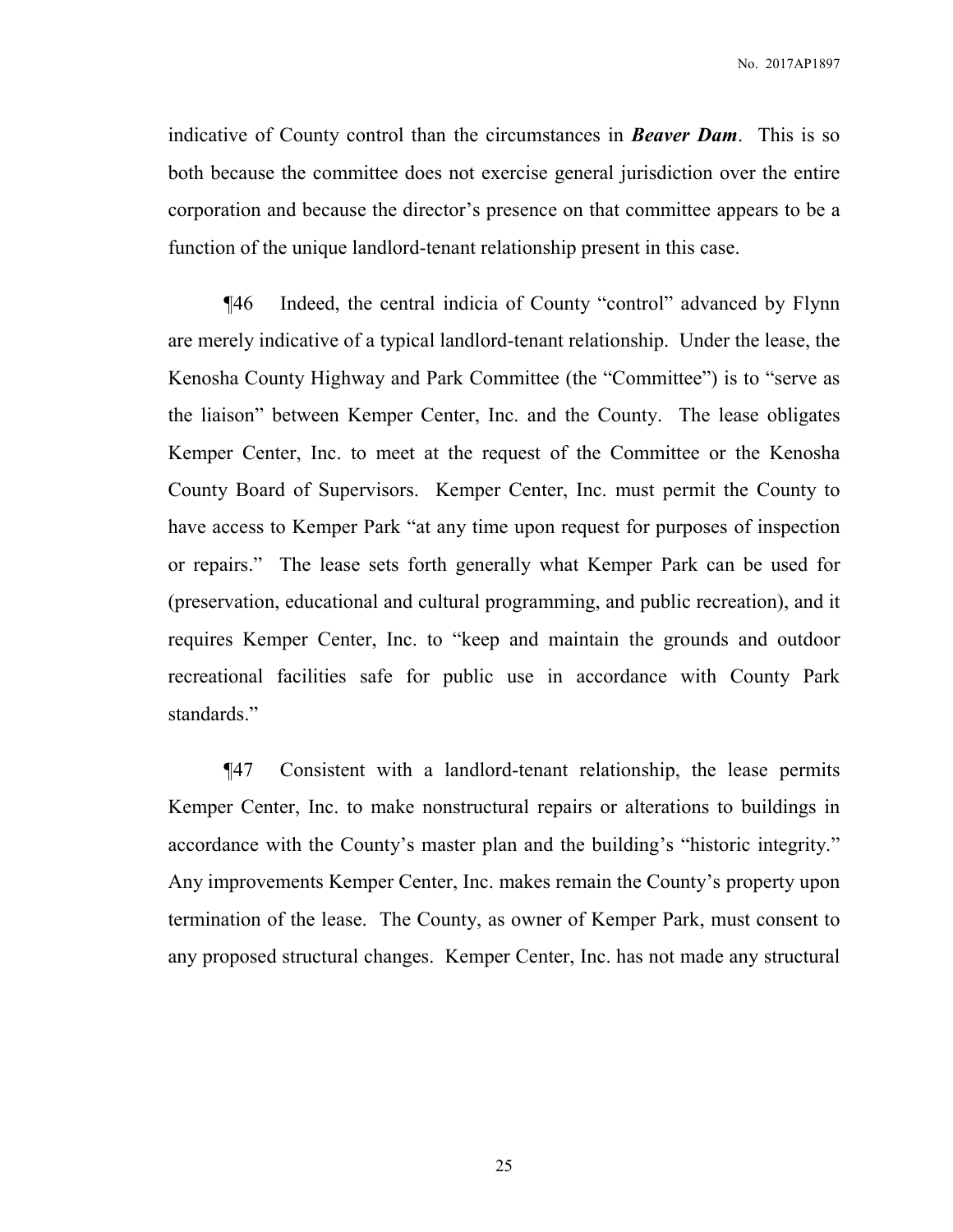alterations to buildings on the Kemper property without the County's permission, even if those alterations were funded from sources other than the County.<sup>19</sup>

¶48 Under the lease, Kemper Center, Inc. has full responsibility for program development and the day-to-day operations of Kemper Park. There is no evidence in the appellate record that the roughly twenty Kemper Center, Inc. employees are County employees, nor is there any evidence that the County has any control over Kemper Center, Inc.'s staff, which also includes approximately two hundred volunteers. There is no evidence the County directs Kemper Center, Inc.'s fundraising efforts, operations, management decisions, or activities in accomplishing its mission. In sum, while we accept under *Beaver Dam* that the County here exercises "some control" over Kemper Center, Inc. because a County

 $\overline{a}$ 

The lease also requires that any alterations, improvements, or similar changes made by either party "shall respect the historic integrity of the demised premises" and are to comport with the County's master plan and National Register of Historic Places' guidelines.

With respect to structural changes, the lease gives the County the right to approve any such proposals by Kemper Center, Inc. Again, structural changes are to "respect the historical integrity of the buildings" and must comport with the County's master plan for Kemper Park. Kemper Center, Inc. does not have the right to construct new buildings without the County's approval. While the lease does give Kemper Center, Inc. the right to raze or demolish buildings at its own expense, the County retains the right to veto any such action.

 $19$  As to alterations and repairs to Kemper Park, the lease states:

 <sup>[</sup>Kemper Center, Inc.] agrees that any alterations it desires to make and all repairs to the interior or exterior of the structures located on said demised premises shall be made at its own cost and expense excepting that such alterations or repairs if made by [Kemper Center, Inc.], shall not in any way affect the structural fitness of the building, and are done and performed in accordance with the requirements of the building inspection ordinances of the City of Kenosha. All such alterations, improvements, and repairs and fixtures shall remain upon the demised premises at the time of the termination of this lease, and shall be and remain the property of the [County].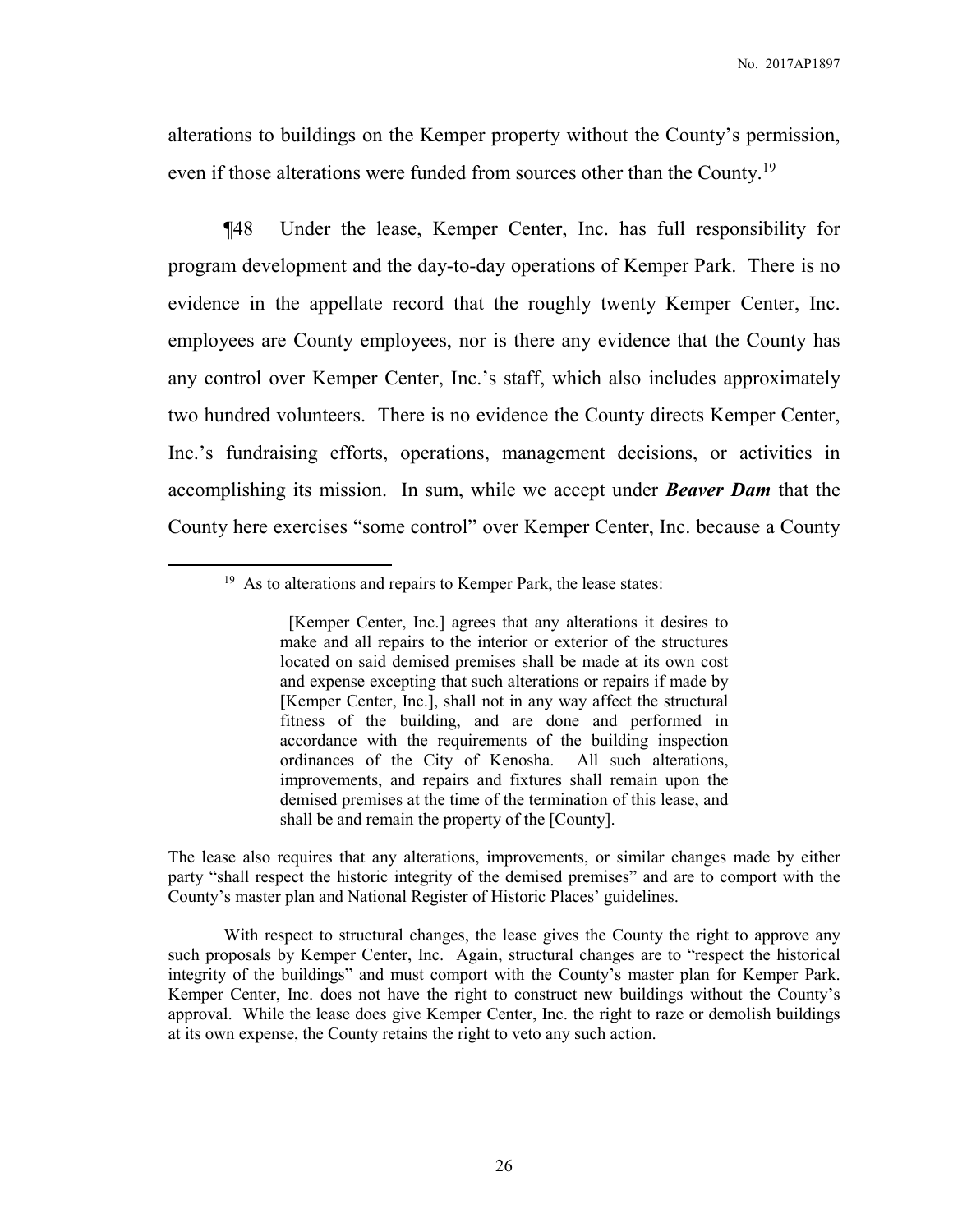official sits on the board of directors, the appellate record shows that the degree of that control, including over how Kemper Center, Inc. performs most of its activities, is negligible. We find this lack of control by the County over Kemper Center, Inc.'s principal functions particularly compelling to our assessment of the *Beaver Dam* factors.

#### *E. Government access to records*

 ¶49 The "degree of access" a governmental body has to a corporation's information is also instructive in determining whether that corporation is quasigovernmental in nature. *Beaver Dam*, 312 Wis. 2d 84, ¶77. In *Beaver Dam*, for example, the cooperative agreements between the city and the economic development corporation permitted city representatives to examine the corporation's accounting records and obligated the corporation to submit an annual management plan to the city. *Id.*

 ¶50 Here, this factor favors Flynn's position. Although the lease does not require Kemper Center, Inc. to create or maintain any particular documents, it does obligate Kemper Center, Inc. to "make available to Kenosha County or its agent all books, accounts, records and documents as kept by [Kemper Center, Inc.] pertaining to the demised premises." While the right of access purports to be limited by the "pertaining to the demised premises" clause, the limited scope of Kemper Center, Inc.'s activities and mission suggests that most, if not all, of its records would be available to the County under this lease provision.

# **CONCLUSION**

 ¶51 Based on the totality of the circumstances in this case, we conclude Kemper Center, Inc. does not resemble a governmental corporation in "function,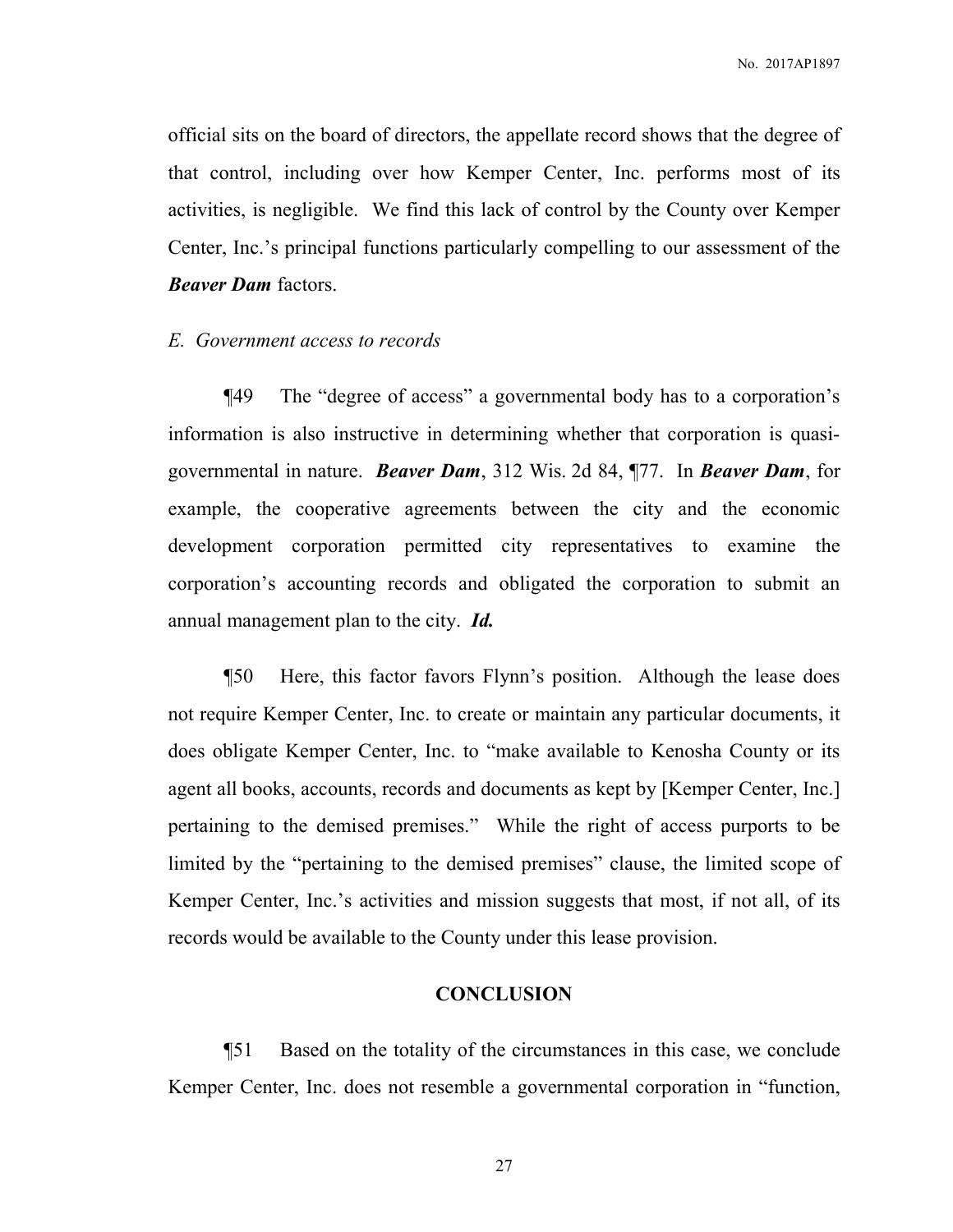effect, or status." *See Beaver Dam*, 312 Wis. 2d 84, ¶9. Kemper Center, Inc. was not formed by the County but, rather, it arose out of the grassroots efforts of Kemper Hall alumnae who were concerned for the preservation of the property. The County received ownership of the property essentially for free by virtue of Kemper Center, Inc.'s fundraising efforts. The County then dedicated the property as a park. It subsequently entered into a lease arrangement that allowed Kemper Center, Inc. to use Kemper Park for nominal rent in exchange for Kemper Center, Inc.'s promise to direct its resources toward the upkeep and preservation of the property.

 ¶52 These and all the other circumstances discussed throughout this opinion, including the factors articulated by the *Beaver Dam* court, lead us to the conclusion that Kemper Center, Inc. is not an "authority" under the Public Records Law. Under the circumstances here, the revenue generated by Kemper Center, Inc.'s use of Kemper Park is not properly treated as a "subsidy" by the County, and therefore the bulk of Kemper Center, Inc.'s funding comes from non-County sources. Kemper Center, Inc.'s functions are not clearly public or private in nature. Rather, its purposes are commonly achieved by both public and private entities. Kemper Center, Inc. does not appear to the public to be an arm of County government, nor does the County wield any significant degree of control over Kemper Center, Inc.'s operations. Although Kemper Center, Inc. is required to make its books and records available to the County, on balance the application of the *Beaver Dam* factors compels the conclusion that Kemper Center, Inc. is not a quasi-governmental corporation.

 ¶53 Flynn's concluding argument is one of policy—that "[m]illions of taxpayer dollars" should not be "insulated from public scrutiny by simply filtering them through a private entity." This is an overstatement. First, we note that the